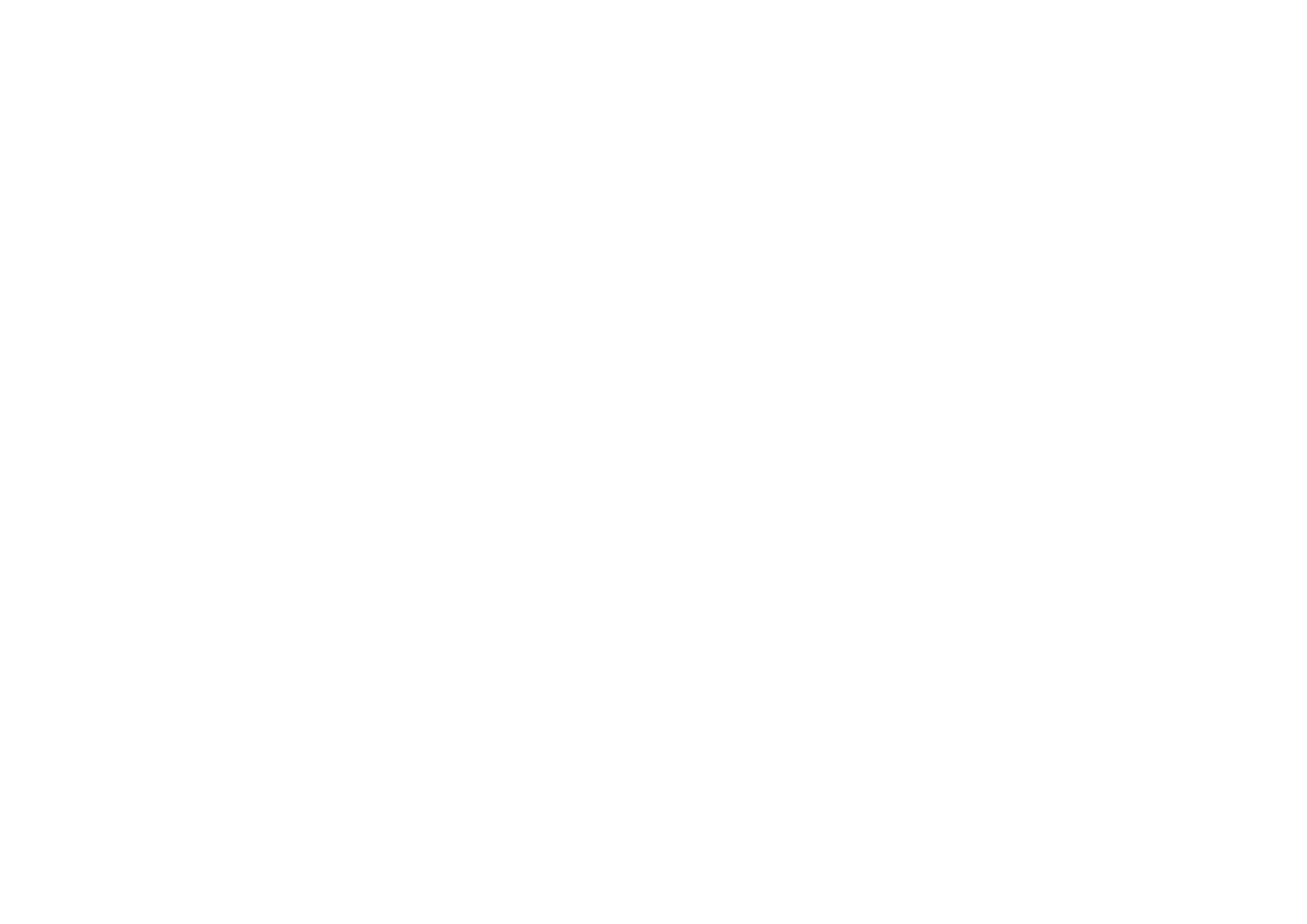## Manx Care Board Assurance Framework and Corporate Risk Register 02

| <b>Datix ID</b><br>(tbc) | <b>Risk title</b>                                                                                                                   | <b>Strategic priority</b>              | Source of<br><b>risk</b>        | <b>Risk owner</b>                                        | <b>Board</b><br><b>Committee</b><br>oversight | <b>Risk description</b>                                                                                                                                                                                                                                                                                                                                                                                                            | <b>Mitigations in place</b>        | <b>Initial</b><br>scores<br>Impact x<br>Likelihood | Initial<br>rating | <b>Current</b><br>Impact x<br>Likelihood | scores Current<br>rating | <b>Target</b><br>score<br><b>Impact x</b><br>Likelihood | Target<br>rating | <b>Risk</b><br>movement<br>this month | <b>Update describing risk</b><br>movement |
|--------------------------|-------------------------------------------------------------------------------------------------------------------------------------|----------------------------------------|---------------------------------|----------------------------------------------------------|-----------------------------------------------|------------------------------------------------------------------------------------------------------------------------------------------------------------------------------------------------------------------------------------------------------------------------------------------------------------------------------------------------------------------------------------------------------------------------------------|------------------------------------|----------------------------------------------------|-------------------|------------------------------------------|--------------------------|---------------------------------------------------------|------------------|---------------------------------------|-------------------------------------------|
| xx.001<br>Social<br>Care | Manx Care does not provide safe services<br>and continuously improve quality and<br>outcomes for patients and service users         | Improving patient<br>safety            | Board<br>development<br>session | Lead: Paul Moore<br>(Director of<br>Nursing)             | QSE<br>Committee                              | Risk of failure of clinical governance and performance<br>monitoring frameworks<br>Impact = causing potential serious harm or unnecessary<br>death to patients and service users                                                                                                                                                                                                                                                   | under discussion with exec<br>lead | 5x5                                                |                   | 5x5                                      |                          | 5x2                                                     |                  |                                       |                                           |
| xx.001                   | Manx Care does not provide safe services<br>and continuously improve quality and<br>Nursing outcomes for patients and service users | Improving patient<br>safety            | Board<br>development<br>session | Lead:<br>Sally Shaw (Director<br>of Social Care)         | OSE<br>Committee                              | Risk of failure of clinical governance and performance<br>monitoring frameworks<br>Impact = causing potential serious harm or unnecessary<br>death to patients and service users                                                                                                                                                                                                                                                   | under discussion with exec<br>lead | the                                                |                   | tbc                                      |                          | tbc                                                     |                  |                                       |                                           |
| xx.002                   | Failure to develop a workforce and<br>culture programme which is<br>supported by the Manx Care<br>workforce                         | Creating a positive<br>working culture | Board<br>development<br>session | Lead: Anne Corkill,<br>Director of HR<br><b>Business</b> | People                                        | Risk of missing the momentum and synergy of creating<br>a positive first impression and losing the buy-in and<br>goodwill of staff to support delivery of strategic<br>priorities<br>Risk of lack of engagement of staff in transformation<br>Committee programme<br>Impact = significant challenges in recruitment and<br>retention leading to unsafe staffing levels and poor<br>outcomes of care for patients and service users | under discussion with exec<br>lead | tbc                                                |                   | tbc                                      |                          | tbc                                                     |                  |                                       |                                           |
| xx.003                   | Failure to develop and maintain<br>financial control over expenditure<br>within Manx Care                                           | Improving financial<br>health          | Board<br>development<br>session | Lead: Jackie<br>Lawless, Finance<br>Director             | FP&C<br>Committee                             | Risk of not delivering the financial plan 2020/21<br>Risk of failing to invest in transformation projects<br>Risk of reputational damage with DHSC<br>Impact = inability to progress organisational-wide<br>change programmes resulting worsening patient and<br>service user safety                                                                                                                                               | under discussion with exec<br>lead | tbc                                                |                   | tbc                                      |                          | tbc                                                     |                  |                                       |                                           |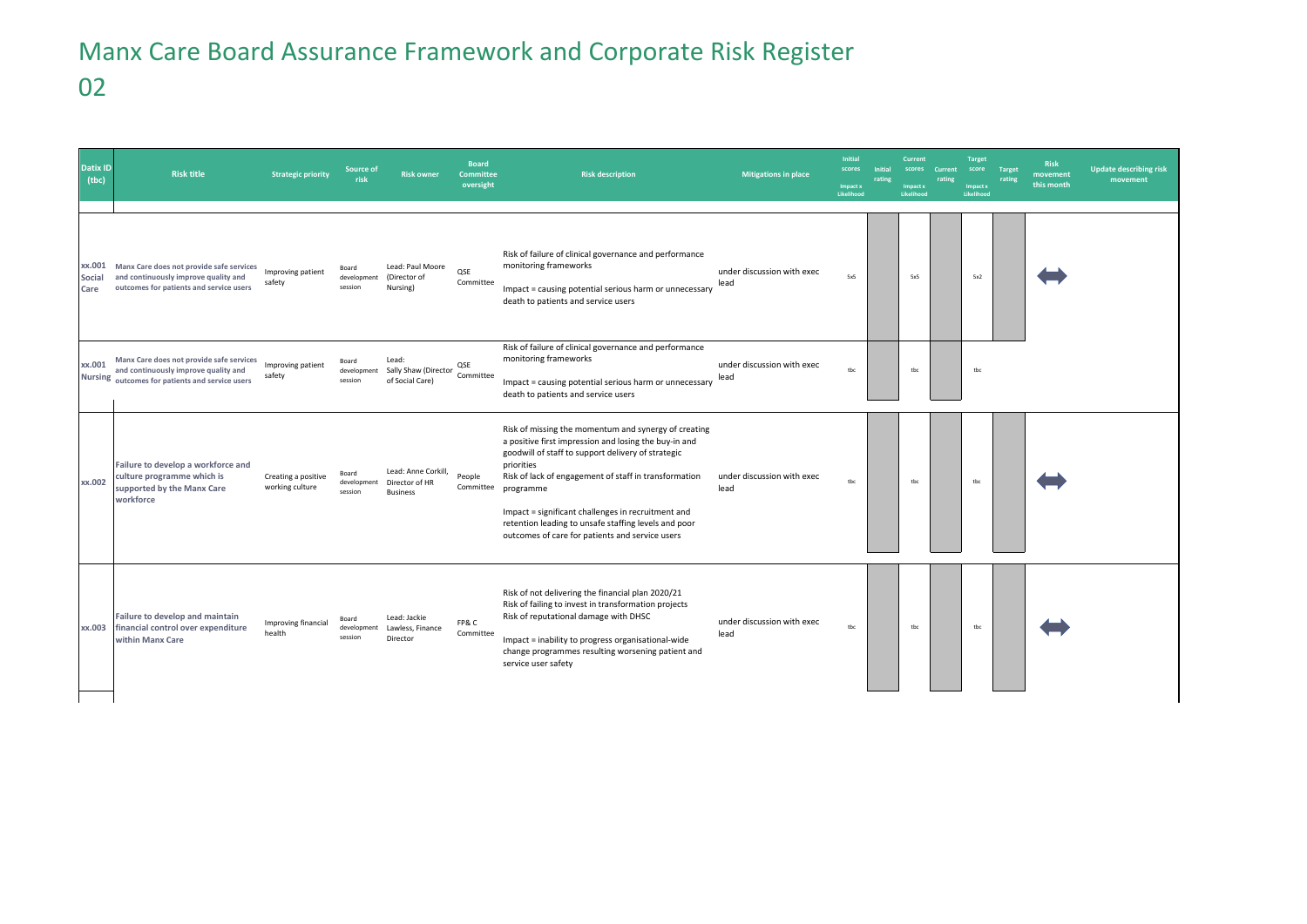## Manx Care Board Assurance Framework and Corporate Risk Register

02

| <b>Datix ID</b><br>(tbc) | <b>Risk title</b>                                                                                                                                             | <b>Strategic priority</b>                                                                              | Source of<br>risk                         | <b>Risk owner</b>                                                                                                                 | <b>Board</b><br>Committee<br>oversight | <b>Risk description</b>                                                                                                                                                                                                                                                                                                                                                                                                                                                                                                                                                                                                                                   | <b>Mitigations in place</b>        | <b>Initial</b><br>scores<br>Impact x<br>Likelihood | Initial<br>rating | <b>Current</b><br>scores<br><b>Impact x</b><br>Likelihood | Current<br>rating | <b>Target</b><br>score<br>Impact x<br>Likelihood | <b>Target</b><br>rating | Risk<br>movement<br>this month | <b>Update describing risk</b><br>movement |
|--------------------------|---------------------------------------------------------------------------------------------------------------------------------------------------------------|--------------------------------------------------------------------------------------------------------|-------------------------------------------|-----------------------------------------------------------------------------------------------------------------------------------|----------------------------------------|-----------------------------------------------------------------------------------------------------------------------------------------------------------------------------------------------------------------------------------------------------------------------------------------------------------------------------------------------------------------------------------------------------------------------------------------------------------------------------------------------------------------------------------------------------------------------------------------------------------------------------------------------------------|------------------------------------|----------------------------------------------------|-------------------|-----------------------------------------------------------|-------------------|--------------------------------------------------|-------------------------|--------------------------------|-------------------------------------------|
| xx.004                   | Failure to achieve the data and digital safety<br>transformation milestones which<br>support safety improvements and<br>financial controls                    | Improving patient<br>Creating a positive<br>working culture<br>Improving financial<br>health           | Board<br>development<br>session           | Lead: Richard Wild<br>(CIO) for digital and<br>informatics,<br>John Middleton (Bd Committee<br>Sec) for information<br>governance | D&I                                    | Risk of not being able to measure performance in all<br>care groups consistently and accurately<br>Risk of inaccuracy and time delays in producing<br>performance data and business intelligence<br>Impact = Impact = inability to progress organisational-<br>wide change programmes resulting worsening patient<br>and service user safety                                                                                                                                                                                                                                                                                                              | under discussion with exec<br>lead | tbc                                                |                   | tbc                                                       |                   | $_{\rm tbc}$                                     |                         |                                |                                           |
| xx.005                   | Risk of a breakdown in stakeholder<br>relationships impacting on the<br>collaboration required to deliver<br>integrated care                                  | Improving patient<br>safety<br>Creating a positive<br>working culture<br>Improving financial<br>health | Board<br>session                          | development Lead: Teresa Cope Board                                                                                               |                                        | Risk of inter-relationships between Manx Care, the<br>DHSC, the Transformation Programme, and other IoM<br>departments developing in such a way that prevents<br>the delivery of the Board's long term integration<br>strategy.<br><b>IMPACT</b><br>The Board is unable to:<br>• continue to provide strong and robust clinical and care lead<br>governance,<br>.deliver care at a scale that can continue to deliver<br>efficiencies, and<br>.build relationships across primary care and social care<br>to facilitate integrated care, and<br>•influence the legislative agenda to support the pace of<br>change and transformation for integrated care | under discussion with exec         | tbc                                                |                   | tbc                                                       |                   | tbc                                              |                         |                                |                                           |
| xx.006                   | Failure to develop the estate<br>infrastructure to support the<br>integrated care strategy and improve<br>standards of care for patients and<br>service users | Improving patient<br>safety<br>Creating a positive<br>working culture<br>Improving financial<br>health | Board<br>development<br>session           | Lead:Barbara Scott,<br>Director of<br>Infrastructure                                                                              | FP&C<br>Committee                      | Risk to financial and operational performance due to<br>the environmental impact of the estate on service<br>delivery.<br>Impact<br>Additional costs of maintaining the estate and<br>infrastructure<br>Poor patient and service user outcoomes<br>Inability to achieve environmental sustainability goals<br>e.g. carbon footprint                                                                                                                                                                                                                                                                                                                       | under discussion with exec<br>lead | tbc                                                |                   | tbc                                                       |                   | $_{\rm tbc}$                                     |                         |                                |                                           |
| xx.007                   | Failure to protect young vulnerable<br>children from the risk of criminal and safety<br>sexual exploitation                                                   | Improving patient                                                                                      | QSE<br>Committee<br>Meeting<br>12/07/2021 | Lead:Sally Shaw,<br>Director of Social<br>Care                                                                                    | QSE<br>Committee                       |                                                                                                                                                                                                                                                                                                                                                                                                                                                                                                                                                                                                                                                           | under discussion with exec<br>lead | tbc                                                |                   | tbc                                                       |                   | tbc                                              |                         |                                |                                           |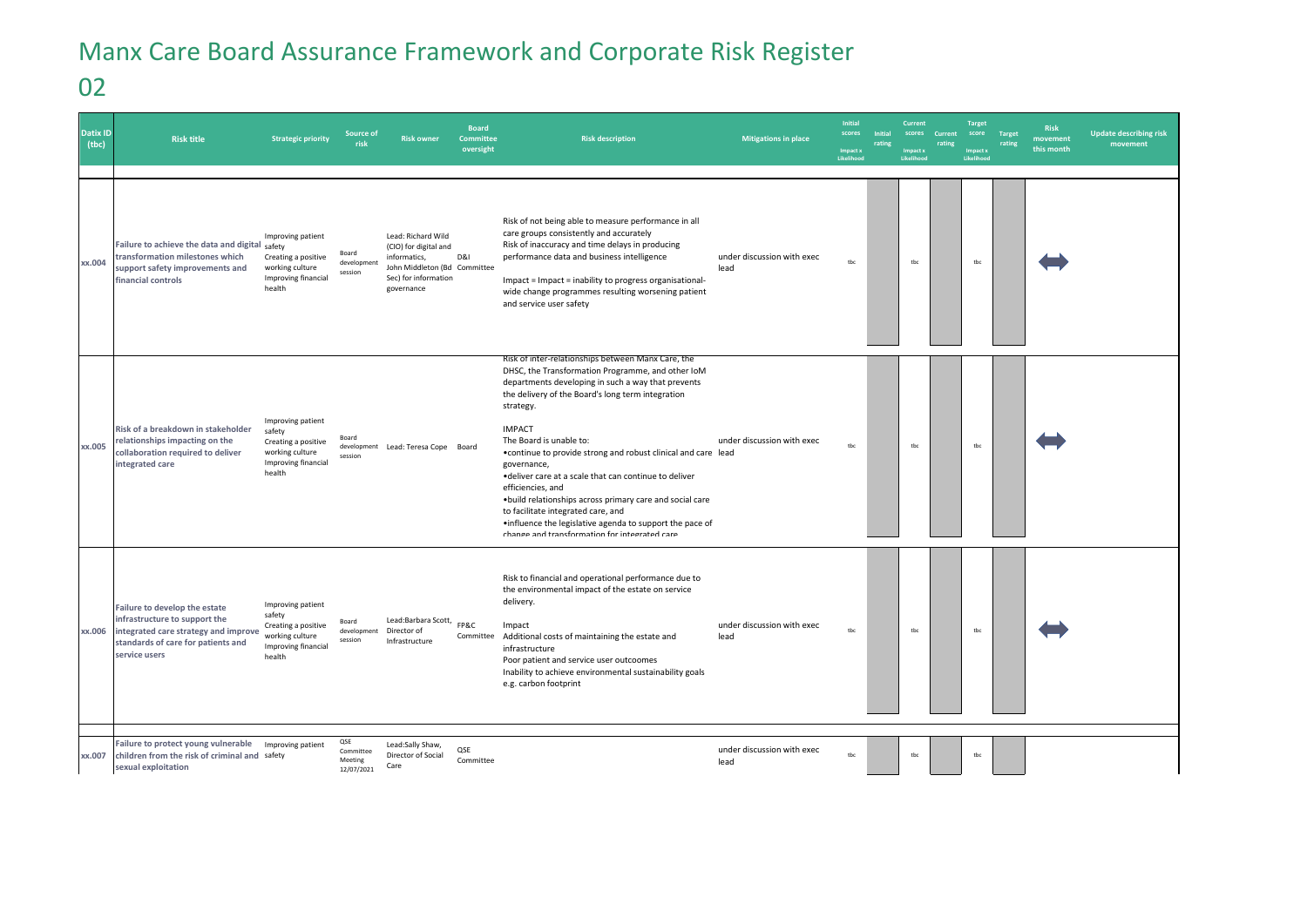| Category             |                         | Personal Impact on<br><b>Patient/Client</b><br>Staff/Visitor/Contractor                                                                                     | <b>Quality / System Failure</b>                                                                                                                                                                                                                | <b>Public confidence and reputation</b>                                                                                                                   | <b>Complaint or Claim</b>                                                                                | <b>Financial Impact</b> |
|----------------------|-------------------------|-------------------------------------------------------------------------------------------------------------------------------------------------------------|------------------------------------------------------------------------------------------------------------------------------------------------------------------------------------------------------------------------------------------------|-----------------------------------------------------------------------------------------------------------------------------------------------------------|----------------------------------------------------------------------------------------------------------|-------------------------|
| Level of Impact      | <b>Score</b>            |                                                                                                                                                             |                                                                                                                                                                                                                                                |                                                                                                                                                           |                                                                                                          |                         |
| <b>Insignificant</b> | $\mathbf{1}$            | Minor incident.<br>First aid administered.                                                                                                                  | Negligible service deficit Minor non-compliance<br>No impact on public health or social care. Minimal<br>disruption to routine organisation activity<br>No long term consequences                                                              | Issue of no public/political concern.                                                                                                                     | Locally resolved complaint                                                                               | Less than 20K           |
| <b>Minor</b>         | $\overline{2}$          | Incident requiring medical treatment.<br>< 3 day absence. Emotional distress.                                                                               | Single failure to meet internal standards or follow<br>protocol. No impact on public health or social care<br>Impact on organisation rapidly absorbed<br>No long term consequences                                                             | Local press interest.<br>Local public/political concern.                                                                                                  | Justified complaint peripheral to patient or service E21K - £100K<br>user care                           |                         |
| <b>Moderate</b>      | $\overline{\mathbf{3}}$ | <b>Hospital Admission</b><br>$>$ /= 3 day absence<br>Semi-permanent injury / emotional trauma.                                                              | Repeated failures to meet internal standards or<br>follow protocols<br>Minimal impact on public health and social care<br>Impact on organisation absorbed with significant<br>level of intervention<br>Minimal long term consequences          | Limited damage to reputation<br>Extended local press interest/regional press<br>interest.<br>Regional public/political concern.                           | Justified compaint involving lack of patient care<br>Litigation/enforcement action possible              | £101K-500K              |
| <b>Major</b>         | $\overline{a}$          | Fatality.<br>Permanent disability / emotional injury<br>Short term impact on colleagues, who may<br>require further support                                 | Failure to meet national/professional standards.<br>Significant impact on public health and social care<br>Impact on organisation absorbed with some<br>formal intervention by other organisations<br>Significant long term consequences       | Loss of credibility and confidence in organisation.<br>National press interest.<br>Independent external enquiry. Significant<br>public/political concern. | Multiple justified complaints<br>Litigation/enforcement action expected with<br>claim above excess level | £501K-£5.0M             |
| <b>Severe</b>        | 5                       | Multiple fatalities.<br>Multiple permanent disabilities / emotional<br>injuries.<br>Long term impact on colleagues and they will<br>require further support | Gross failure to meet professional/ national<br>standards<br>Major impact on public health and social care<br>Impact on organisation absorbed with significant<br>formal intervention by other organisations.<br>Major long term consequences. | Full Public Enquiry. PAC Hearing<br>Major public/political concern.                                                                                       | Multiple claims or single major claim<br>Unlimited damages<br>Litigation/prosecution certain             | More than £5.0M         |

|                | Score | <b>PROBABILITY</b>  | <b>DESCRIPTION</b>              |
|----------------|-------|---------------------|---------------------------------|
| Almost Certain |       | 1 in 10 chance      | <b>LIKELY TO OCCUR</b>          |
| Likely         | 4     | 1 in 100 chance     | <b>WILL PROBABLY OCCUR</b>      |
| Possible       | 3     | 1 in 1.000 chance   | MAY OCCUR OCCASIONALLY          |
| Unlikelv       | 2     | 1 in 10,000 chance  | DO NOT EXPECT TO HAPPEN         |
| Rare           |       | 1 in 100,000 chance | DO NOT BELIEVE WILL EVER HAPPEN |

![](_page_4_Figure_2.jpeg)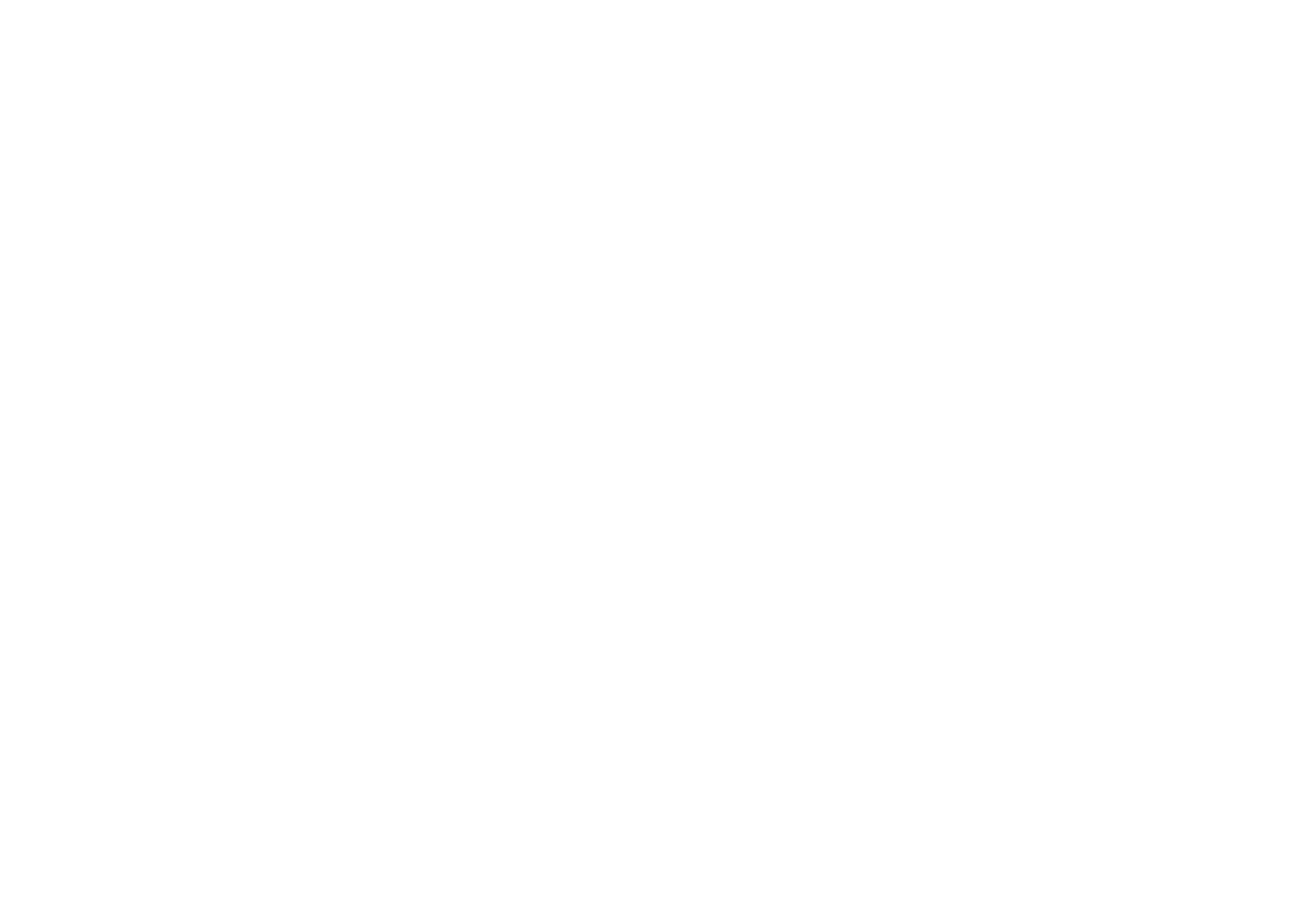|               |                  |               |               | <b>OVERALL RISK RATING</b> |               |                   |  |  |  |  |
|---------------|------------------|---------------|---------------|----------------------------|---------------|-------------------|--|--|--|--|
|               | 5. Fundamental   | Moderate      | Moderate      | <b>Major</b>               | <b>Severe</b> | <b>Severe</b>     |  |  |  |  |
| 4. Major      |                  | <b>Minor</b>  | Moderate      | <b>Major</b>               | <b>Major</b>  | <b>Severe</b>     |  |  |  |  |
| <b>IMPACT</b> | 3. Moderate      | <b>Minor</b>  | Moderate      | Moderate                   | <b>Major</b>  | Major             |  |  |  |  |
|               | 2. Minor         | Insignificant | Minor         | Moderate                   | Moderate      | Moderate          |  |  |  |  |
|               | 1. Insignificant | Insignificant | Insignificant | <b>Minor</b>               | <b>Minor</b>  | Moderate          |  |  |  |  |
|               |                  | 1. Rare       | 2. Unlikely   | 3. Possible                | 4. Likely     | 5. Almost certain |  |  |  |  |
| Likelihood    |                  |               |               |                            |               |                   |  |  |  |  |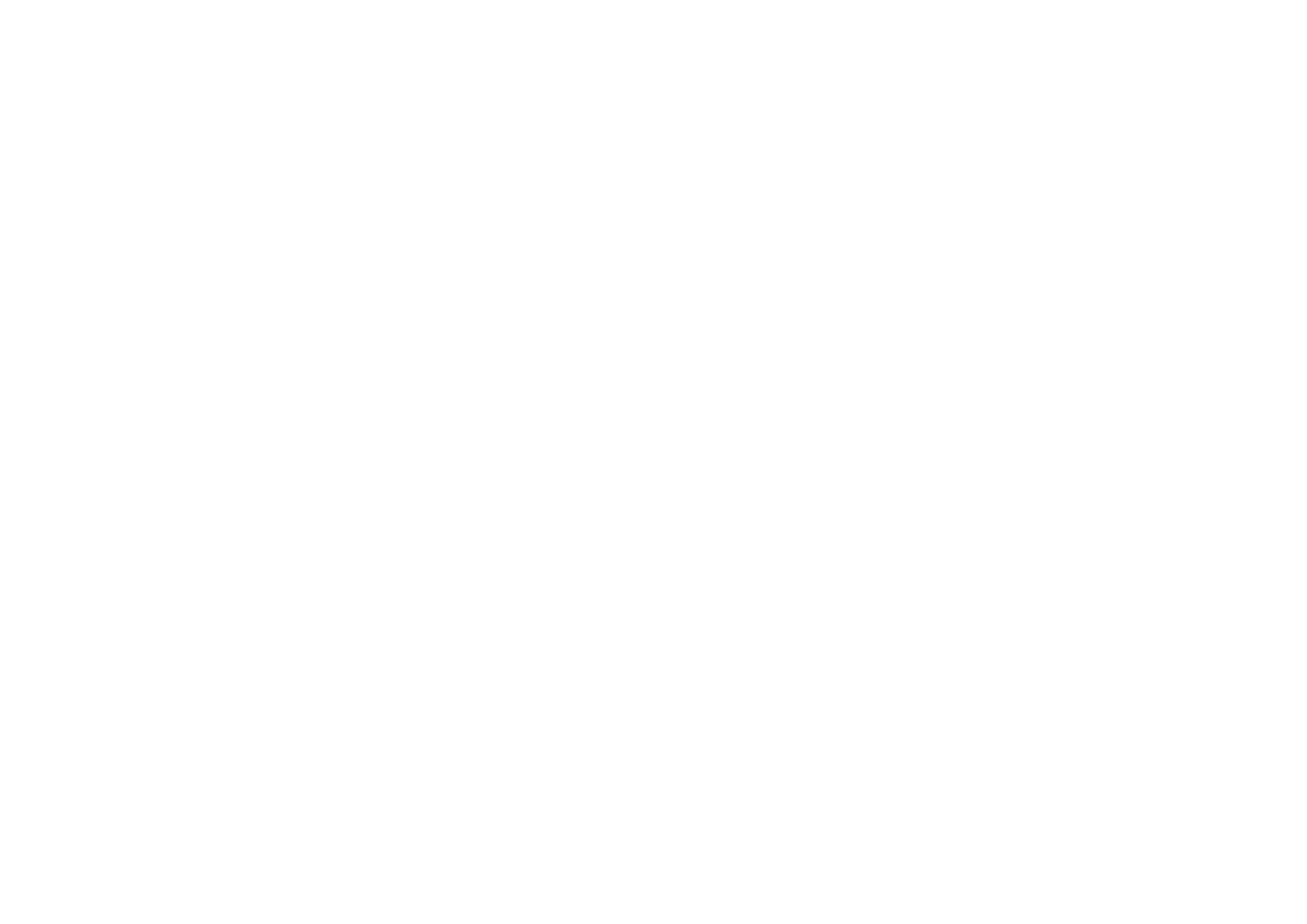| <b>Strategic</b><br>priority          | Risk (to the delivery of the priority)                                                                                                                                                                                                                                                                                                                                                                                                                                                                                                                                                                                                                     |                                                              | <b>Controls</b><br>(How will the risk be managed or controlled?)                                                                                                                                                                                                                                                                                                                                                                                 | <b>Assurance</b><br>What (and from what source) is the evidence that the risk controls are<br>effective?<br><b>INT - Internal assurance</b><br><b>INDEP - Independent assurance</b>                                                                                                                                                                                                                                                                                                                      |                | <b>Gaps in controls</b><br>What extra controls are needed to manage the risk? |     | Gaps in assurance<br>What extra evidence is required that<br>the risk controls are effective?                                                                                                                                                                                                                                                                                                                                                                                                                                                                                                                                                                                                                                                                                                                                                                                                                                                                                                                                                                              |     |                      |                                                                                                                                                                                    |
|---------------------------------------|------------------------------------------------------------------------------------------------------------------------------------------------------------------------------------------------------------------------------------------------------------------------------------------------------------------------------------------------------------------------------------------------------------------------------------------------------------------------------------------------------------------------------------------------------------------------------------------------------------------------------------------------------------|--------------------------------------------------------------|--------------------------------------------------------------------------------------------------------------------------------------------------------------------------------------------------------------------------------------------------------------------------------------------------------------------------------------------------------------------------------------------------------------------------------------------------|----------------------------------------------------------------------------------------------------------------------------------------------------------------------------------------------------------------------------------------------------------------------------------------------------------------------------------------------------------------------------------------------------------------------------------------------------------------------------------------------------------|----------------|-------------------------------------------------------------------------------|-----|----------------------------------------------------------------------------------------------------------------------------------------------------------------------------------------------------------------------------------------------------------------------------------------------------------------------------------------------------------------------------------------------------------------------------------------------------------------------------------------------------------------------------------------------------------------------------------------------------------------------------------------------------------------------------------------------------------------------------------------------------------------------------------------------------------------------------------------------------------------------------------------------------------------------------------------------------------------------------------------------------------------------------------------------------------------------------|-----|----------------------|------------------------------------------------------------------------------------------------------------------------------------------------------------------------------------|
| Datix ID: xx.001                      | Manx Care does not provide<br>safe services and continuously<br>improve quality and outcomes<br>for patients and service users                                                                                                                                                                                                                                                                                                                                                                                                                                                                                                                             |                                                              | Lead: Paul Moore                                                                                                                                                                                                                                                                                                                                                                                                                                 | Initial rating                                                                                                                                                                                                                                                                                                                                                                                                                                                                                           | 5x5            | Current rating                                                                | 5x5 | <b>Target rating</b>                                                                                                                                                                                                                                                                                                                                                                                                                                                                                                                                                                                                                                                                                                                                                                                                                                                                                                                                                                                                                                                       | 5x2 | Low Risk<br>Appetite |                                                                                                                                                                                    |
|                                       | Changes since last update                                                                                                                                                                                                                                                                                                                                                                                                                                                                                                                                                                                                                                  | nitial Review 11/11/2021                                     | Board Committee responsible for oversight: QSE Committee                                                                                                                                                                                                                                                                                                                                                                                         | Impact x Likelihood                                                                                                                                                                                                                                                                                                                                                                                                                                                                                      |                | Impact x Likelihood                                                           |     | Impact x Likelihood                                                                                                                                                                                                                                                                                                                                                                                                                                                                                                                                                                                                                                                                                                                                                                                                                                                                                                                                                                                                                                                        |     |                      |                                                                                                                                                                                    |
|                                       |                                                                                                                                                                                                                                                                                                                                                                                                                                                                                                                                                                                                                                                            |                                                              |                                                                                                                                                                                                                                                                                                                                                                                                                                                  |                                                                                                                                                                                                                                                                                                                                                                                                                                                                                                          |                |                                                                               |     |                                                                                                                                                                                                                                                                                                                                                                                                                                                                                                                                                                                                                                                                                                                                                                                                                                                                                                                                                                                                                                                                            |     |                      |                                                                                                                                                                                    |
| Improving patient safety              | Insufficient staffing to maintain safe service<br>Quality monitoring and performance not sufficient to<br>maintain standards due to inadequate business<br>intelligence and data analysis adhere to standards<br>due to lack of staff engagement and collaboration<br>Impact of Covid on planned restoration of services<br>Quality standards adversely affected by failure to<br>recruit to posts<br>Risks to DHSC regulatory compliance, patient safety<br>and effectiveness of patient outcomes,<br>Potential for reputational risk<br>Lack of effective oversight and accountability<br>Insufficient policies and procedures<br>Organisational culture |                                                              | <b>Staffing</b><br>Acuity and Dependency review<br>Rotas 6 weeks in advance<br>Establishments updated, financed and incorporating 23% uplift<br>Daily review of bed state and staffing<br>Judicious use of bank and agency staff<br>Redeployment of staff as required<br>Mandatory training<br>Oversight<br>IPR with good quality metrics<br>Control of policies and procedures<br>Datix reporting<br><b>Complaints Handling</b><br><b>MCALS</b> | Care Group reports to<br>OCQG (monthly)<br>Quality Dashboard<br>setting out compliance in<br>the KLOE (safe, effective,<br>responsive, caring and<br>well led)<br>Report of QSE to Board<br>(monthly)<br>Outcome of CQC<br>inspection<br><b>National Clinical Audits</b><br>IPR (monthly)<br>Internal Audit (specified<br>clinical priorities)<br><b>External Audit</b><br>Service User Feedback<br>Royal College Reviews<br>Inspections<br>Exec and Board of<br>Director walk rounds<br>Mandate Reviews |                |                                                                               |     | Low confidence in data quality<br>Absence of data for quality monitoring purpose<br>Unreliable establishments (including acuity and<br>dependency)<br>Level of vacancy unsustainable<br>Level of sickness unsustainable<br>Low resilience for staffing mitigations<br>Very low confidence in mandatory training<br>superficial control<br>No clarity on role specific training - no TNA<br>No effective system for CAS management<br>Absence of a positive organisational culture and<br>accountability<br>Level of embeddedness of policies and<br>procedures - degree of control low<br>Lack of / absence of core clinical governance<br>systems<br>High level of silo working across sectors of<br>Manx Care<br>Insufficient oversight of quality of care<br>Under developed clinical leadership<br>Absence of timely service user feedback<br>Absence of effective risk management systems<br>processes and reviews<br>Waiting list expansion<br>Insufficient exit flow for medically optimised<br>patients<br>Ability to meet needs of elective surgical<br>programme |     |                      | <b>Integrated Performance</b><br>Report is under<br>construction<br>DHSC is developing its<br>role as the regulator<br>Review by the Care<br>Quality Commission to<br>be completed |
| Associated Finance<br>Risks (ID)      | 1-3 -covid implications<br>9 - s115 placements<br>10 - complex care packages                                                                                                                                                                                                                                                                                                                                                                                                                                                                                                                                                                               | Actions required to address any gaps in control or assurance |                                                                                                                                                                                                                                                                                                                                                                                                                                                  |                                                                                                                                                                                                                                                                                                                                                                                                                                                                                                          |                |                                                                               |     |                                                                                                                                                                                                                                                                                                                                                                                                                                                                                                                                                                                                                                                                                                                                                                                                                                                                                                                                                                                                                                                                            |     |                      |                                                                                                                                                                                    |
|                                       | 11 & 12, 18 - drugs & pharmacy                                                                                                                                                                                                                                                                                                                                                                                                                                                                                                                                                                                                                             | Action                                                       | <b>Status</b>                                                                                                                                                                                                                                                                                                                                                                                                                                    | Progress                                                                                                                                                                                                                                                                                                                                                                                                                                                                                                 | Due date Owner |                                                                               |     | <b>Assurance level</b>                                                                                                                                                                                                                                                                                                                                                                                                                                                                                                                                                                                                                                                                                                                                                                                                                                                                                                                                                                                                                                                     |     |                      | Change in assurance                                                                                                                                                                |
| <b>Associated Datix</b><br>risks (ID) | 89 - endoscopy waiting times<br>99 - e-prescribing<br>386 - clinical governance system                                                                                                                                                                                                                                                                                                                                                                                                                                                                                                                                                                     | Roadmap to be Developed                                      | 10 PointGovernance Development Roadmap                                                                                                                                                                                                                                                                                                                                                                                                           |                                                                                                                                                                                                                                                                                                                                                                                                                                                                                                          |                | P Moore                                                                       |     | Limited                                                                                                                                                                                                                                                                                                                                                                                                                                                                                                                                                                                                                                                                                                                                                                                                                                                                                                                                                                                                                                                                    |     |                      |                                                                                                                                                                                    |
|                                       |                                                                                                                                                                                                                                                                                                                                                                                                                                                                                                                                                                                                                                                            |                                                              |                                                                                                                                                                                                                                                                                                                                                                                                                                                  |                                                                                                                                                                                                                                                                                                                                                                                                                                                                                                          |                |                                                                               |     |                                                                                                                                                                                                                                                                                                                                                                                                                                                                                                                                                                                                                                                                                                                                                                                                                                                                                                                                                                                                                                                                            |     |                      |                                                                                                                                                                                    |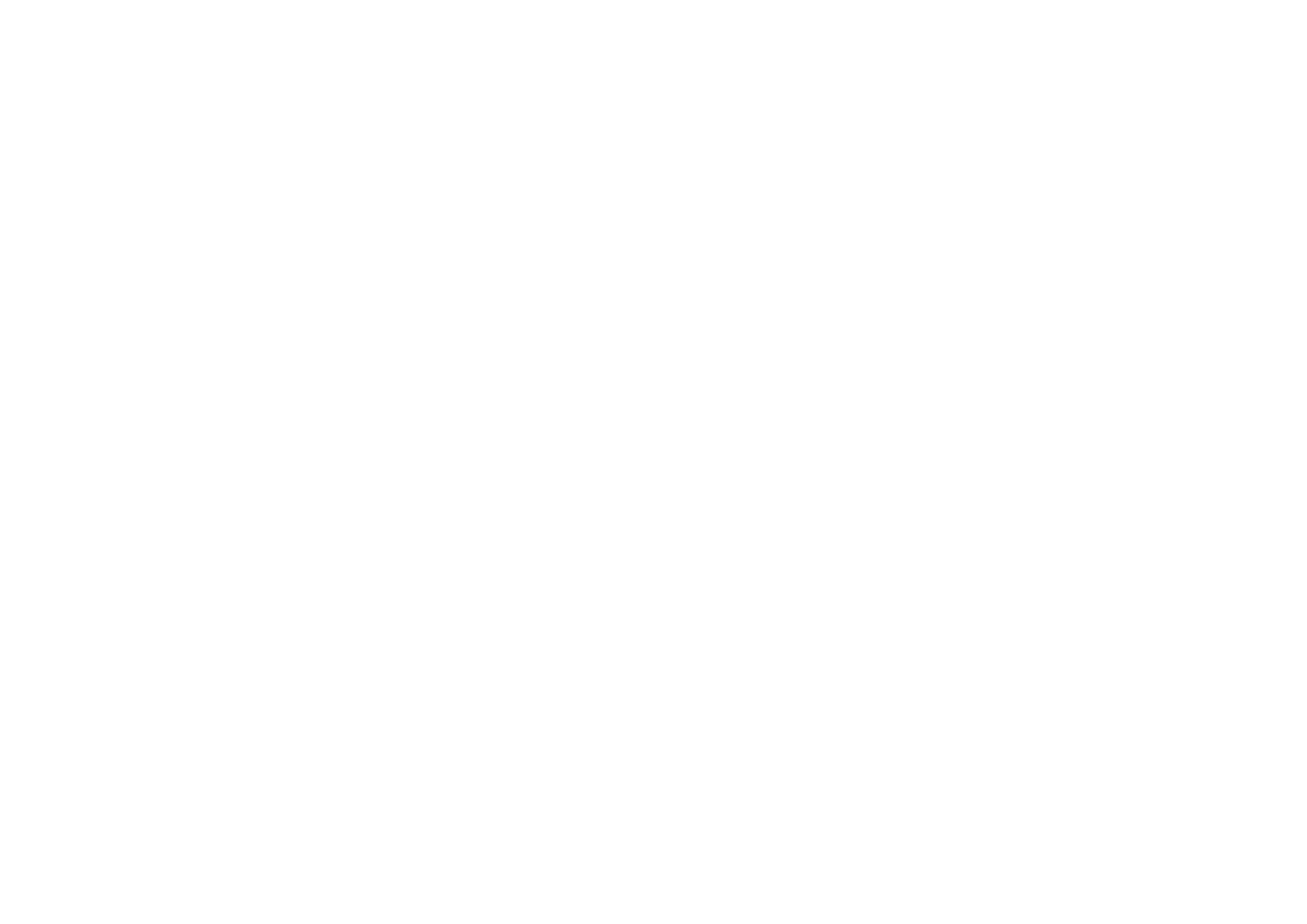|                                       |                                                                                                                                                                                                                                                                                                                                                                                                                                                                                                                                                                                                                                                                                                                                                                                                                                                                                                                                                                                                                                                                                                                                                                                                                                                                                                                                                                                                                                                                                                                                                                                                                                                                                                                                                                                                                                                                                                                                                                                                        |                          |                                                                                                                                                                                                                                                                                                                                                                                                                                                                                                                                                                                                                                                                                                                                                                                                                                                                                                                     | <b>Assurance</b>                                                                     |                                                                                                                                                                                                                                                                                                                                                                                                                                                                                                                                                                                                                                                                                                                                                                                                                                                                                                                                                                                                                                                                                         |                |                                                                                                                                                                                                                                                                                                                                                                                                 |                                                                                                      |
|---------------------------------------|--------------------------------------------------------------------------------------------------------------------------------------------------------------------------------------------------------------------------------------------------------------------------------------------------------------------------------------------------------------------------------------------------------------------------------------------------------------------------------------------------------------------------------------------------------------------------------------------------------------------------------------------------------------------------------------------------------------------------------------------------------------------------------------------------------------------------------------------------------------------------------------------------------------------------------------------------------------------------------------------------------------------------------------------------------------------------------------------------------------------------------------------------------------------------------------------------------------------------------------------------------------------------------------------------------------------------------------------------------------------------------------------------------------------------------------------------------------------------------------------------------------------------------------------------------------------------------------------------------------------------------------------------------------------------------------------------------------------------------------------------------------------------------------------------------------------------------------------------------------------------------------------------------------------------------------------------------------------------------------------------------|--------------------------|---------------------------------------------------------------------------------------------------------------------------------------------------------------------------------------------------------------------------------------------------------------------------------------------------------------------------------------------------------------------------------------------------------------------------------------------------------------------------------------------------------------------------------------------------------------------------------------------------------------------------------------------------------------------------------------------------------------------------------------------------------------------------------------------------------------------------------------------------------------------------------------------------------------------|--------------------------------------------------------------------------------------|-----------------------------------------------------------------------------------------------------------------------------------------------------------------------------------------------------------------------------------------------------------------------------------------------------------------------------------------------------------------------------------------------------------------------------------------------------------------------------------------------------------------------------------------------------------------------------------------------------------------------------------------------------------------------------------------------------------------------------------------------------------------------------------------------------------------------------------------------------------------------------------------------------------------------------------------------------------------------------------------------------------------------------------------------------------------------------------------|----------------|-------------------------------------------------------------------------------------------------------------------------------------------------------------------------------------------------------------------------------------------------------------------------------------------------------------------------------------------------------------------------------------------------|------------------------------------------------------------------------------------------------------|
| <b>Strategic</b><br>priority          | Risk (to the delivery of the priority)                                                                                                                                                                                                                                                                                                                                                                                                                                                                                                                                                                                                                                                                                                                                                                                                                                                                                                                                                                                                                                                                                                                                                                                                                                                                                                                                                                                                                                                                                                                                                                                                                                                                                                                                                                                                                                                                                                                                                                 |                          | <b>Controls</b><br>(How will the risk be managed or controlled?)                                                                                                                                                                                                                                                                                                                                                                                                                                                                                                                                                                                                                                                                                                                                                                                                                                                    | effective?<br><b>INT - Internal assurance</b><br><b>NDEP - Independent assurance</b> | What (and from what source) is the evidence that the risk controls are                                                                                                                                                                                                                                                                                                                                                                                                                                                                                                                                                                                                                                                                                                                                                                                                                                                                                                                                                                                                                  |                | <b>Gaps in controls</b><br>What extra controls are needed to manage the<br>risk?                                                                                                                                                                                                                                                                                                                | <b>Gaps in assurance</b><br>What extra evidence is required that<br>the risk controls are effective? |
| Datix ID: 456, 52,                    | Manx Care does not provide safe services and                                                                                                                                                                                                                                                                                                                                                                                                                                                                                                                                                                                                                                                                                                                                                                                                                                                                                                                                                                                                                                                                                                                                                                                                                                                                                                                                                                                                                                                                                                                                                                                                                                                                                                                                                                                                                                                                                                                                                           |                          |                                                                                                                                                                                                                                                                                                                                                                                                                                                                                                                                                                                                                                                                                                                                                                                                                                                                                                                     |                                                                                      |                                                                                                                                                                                                                                                                                                                                                                                                                                                                                                                                                                                                                                                                                                                                                                                                                                                                                                                                                                                                                                                                                         |                |                                                                                                                                                                                                                                                                                                                                                                                                 |                                                                                                      |
| 457, 507                              | continuously improve quality and outcomes for Lead: Sally Shaw                                                                                                                                                                                                                                                                                                                                                                                                                                                                                                                                                                                                                                                                                                                                                                                                                                                                                                                                                                                                                                                                                                                                                                                                                                                                                                                                                                                                                                                                                                                                                                                                                                                                                                                                                                                                                                                                                                                                         |                          |                                                                                                                                                                                                                                                                                                                                                                                                                                                                                                                                                                                                                                                                                                                                                                                                                                                                                                                     | Initial rating                                                                       |                                                                                                                                                                                                                                                                                                                                                                                                                                                                                                                                                                                                                                                                                                                                                                                                                                                                                                                                                                                                                                                                                         | Current rating | <b>Target rating</b>                                                                                                                                                                                                                                                                                                                                                                            |                                                                                                      |
|                                       | patients and service users                                                                                                                                                                                                                                                                                                                                                                                                                                                                                                                                                                                                                                                                                                                                                                                                                                                                                                                                                                                                                                                                                                                                                                                                                                                                                                                                                                                                                                                                                                                                                                                                                                                                                                                                                                                                                                                                                                                                                                             |                          |                                                                                                                                                                                                                                                                                                                                                                                                                                                                                                                                                                                                                                                                                                                                                                                                                                                                                                                     |                                                                                      |                                                                                                                                                                                                                                                                                                                                                                                                                                                                                                                                                                                                                                                                                                                                                                                                                                                                                                                                                                                                                                                                                         |                |                                                                                                                                                                                                                                                                                                                                                                                                 |                                                                                                      |
|                                       |                                                                                                                                                                                                                                                                                                                                                                                                                                                                                                                                                                                                                                                                                                                                                                                                                                                                                                                                                                                                                                                                                                                                                                                                                                                                                                                                                                                                                                                                                                                                                                                                                                                                                                                                                                                                                                                                                                                                                                                                        |                          | Board Committee responsible for oversight: QSE Committee                                                                                                                                                                                                                                                                                                                                                                                                                                                                                                                                                                                                                                                                                                                                                                                                                                                            | Impact x Likelihood                                                                  | Impact x Likelihood                                                                                                                                                                                                                                                                                                                                                                                                                                                                                                                                                                                                                                                                                                                                                                                                                                                                                                                                                                                                                                                                     |                | Impact x Likelihood                                                                                                                                                                                                                                                                                                                                                                             |                                                                                                      |
|                                       | Changes since last update                                                                                                                                                                                                                                                                                                                                                                                                                                                                                                                                                                                                                                                                                                                                                                                                                                                                                                                                                                                                                                                                                                                                                                                                                                                                                                                                                                                                                                                                                                                                                                                                                                                                                                                                                                                                                                                                                                                                                                              | nitial Review 12/11/2021 |                                                                                                                                                                                                                                                                                                                                                                                                                                                                                                                                                                                                                                                                                                                                                                                                                                                                                                                     |                                                                                      |                                                                                                                                                                                                                                                                                                                                                                                                                                                                                                                                                                                                                                                                                                                                                                                                                                                                                                                                                                                                                                                                                         |                |                                                                                                                                                                                                                                                                                                                                                                                                 |                                                                                                      |
| Improving patient safety              | 456 - Adult Social Care existing policies - a number of issues, some affect patient<br>safety. Policies currently accessed via index unique to ASC. Not updated at same<br>time as Sharepoint, meaning ASC staff do not always have access to up to date<br>versions. Gaps in policies, some policies are out of date. Also a question of<br>ownership, some policies sit outside ASC. Issue also affects ability to register<br>services under the ROCA 2013, now required following creation of Manx Care. R&I<br>will not complete registration process without the assurance of a timeframe for<br>review and completion.<br>52 - Risk of sub-standard health care to people with learning disabilities - if<br>increasing complexity of health needs of people with LD are not safely met<br>through a broader spectrum of specialist health provision, increased morbidity and<br>early mortality will result.<br>457 - Unavailability of mandatory training courses - longstanding issues with<br>access to mandatory training courses, exacerbated by reduced access to training<br>during successive lockdowns, along with changing responsibilities for training and<br>corresponding budget. Numerous mandatory courses have remained unavailable<br>to ASC staff over recent years, including Capacity Awareness, Safeguarding<br>Children and ROF.<br>adequate SLA with Bus Vannin covering current transport arrangement -<br>decision was made by CoMin in Dec 2016 to centralise transport services. This<br>meant that BV took over a number of transport arrangements across ASC, with BV<br>responsible for providing drivers, vehicles and escorts for vulnerable passengers.<br>BV didn't have, and still don't have, appropriately trained staff. SLA created in<br>2016, and subsequent versions, failed to detail the training required to transport<br>vulnerable service users. Some progress since 2016, however still gaps. SLA<br>proposed remains in draft and unagreed. | 507 - Lack of            | 456 - A policy on policies is in the process of being developed, this will have<br>bearing on the approach taken to address shortcomings in ASC. Access - the ASC<br>ndex has been amended in the interim, policy versions in Sharepoint will be<br>nanually copied over meaning that delays to access are minimal. Coverage is<br>argely uncontrolled, working groups are due to recommend a priority basis in<br>he interim.<br>52 - health care needs of people with learning disabillities are currently provided<br>hrough generic health care services.<br>507 - staff providing transport are mostly first aid trained, a number have also<br>indertaken epilepsy awareness training. Bus Vannin staff are unlikely to be<br>trained in administering rescue medication as they are not trained, nor<br>mployed by Manx Care. Concerns have also been raised about MIDAS training<br>ind/or manual handling. | people with LD.<br>source alternative courses as necessary.<br>& Contracting.        | 52 - a small working group established to review the external report by St<br>Andrews was due to report to SCLT at the end of April 2021. Many of the<br>issues are captured in the Strategic Plan for Adults with a Learning<br>Disability, although this strategy was published in 2019, it is a priority for<br>Social Care Group to review. Internal assurance - the Covid-19 vaccination<br>programme and booster programme - specialist provision was made for<br>457 - there has been some progress with the training coordinator<br>providing contingency cover for certain courses, some gaps such as first<br>aid have been addressed. For the most part, the risk is uncontrolled, as<br>services are typically not aware when a course is going to be withdrawn.<br>ASC is not consulted about impact that changes to available courses will<br>have prior to changes being made. However, ASC now has some control<br>over its own training budget, providing the budget can be used to freely<br>507 - issues around transport are largely being led now by Commissioning |                | 52 - the challenge with the St Andrews Review is that<br>ASC were not involved in the commissioning, there are<br>to terms of reference for the review. The LD Service<br>ead post remains vacant.<br>457 - a number of courses, including autism<br>wareness, epilepsy awarness and midazolam<br>delegations are available via a single person, therefore<br>potential single point of failure |                                                                                                      |
| <b>Associated Finance</b>             |                                                                                                                                                                                                                                                                                                                                                                                                                                                                                                                                                                                                                                                                                                                                                                                                                                                                                                                                                                                                                                                                                                                                                                                                                                                                                                                                                                                                                                                                                                                                                                                                                                                                                                                                                                                                                                                                                                                                                                                                        |                          | Actions required to address any gaps in control or assurance                                                                                                                                                                                                                                                                                                                                                                                                                                                                                                                                                                                                                                                                                                                                                                                                                                                        |                                                                                      |                                                                                                                                                                                                                                                                                                                                                                                                                                                                                                                                                                                                                                                                                                                                                                                                                                                                                                                                                                                                                                                                                         |                |                                                                                                                                                                                                                                                                                                                                                                                                 |                                                                                                      |
| Risks (ID)                            |                                                                                                                                                                                                                                                                                                                                                                                                                                                                                                                                                                                                                                                                                                                                                                                                                                                                                                                                                                                                                                                                                                                                                                                                                                                                                                                                                                                                                                                                                                                                                                                                                                                                                                                                                                                                                                                                                                                                                                                                        | <b>Action</b>            | <b>Status</b>                                                                                                                                                                                                                                                                                                                                                                                                                                                                                                                                                                                                                                                                                                                                                                                                                                                                                                       | Progress                                                                             | Due date Owner                                                                                                                                                                                                                                                                                                                                                                                                                                                                                                                                                                                                                                                                                                                                                                                                                                                                                                                                                                                                                                                                          |                | <b>Assurance level</b>                                                                                                                                                                                                                                                                                                                                                                          | Change in assurance                                                                                  |
| <b>Associated Datix</b><br>risks (ID) |                                                                                                                                                                                                                                                                                                                                                                                                                                                                                                                                                                                                                                                                                                                                                                                                                                                                                                                                                                                                                                                                                                                                                                                                                                                                                                                                                                                                                                                                                                                                                                                                                                                                                                                                                                                                                                                                                                                                                                                                        |                          |                                                                                                                                                                                                                                                                                                                                                                                                                                                                                                                                                                                                                                                                                                                                                                                                                                                                                                                     |                                                                                      |                                                                                                                                                                                                                                                                                                                                                                                                                                                                                                                                                                                                                                                                                                                                                                                                                                                                                                                                                                                                                                                                                         |                | Substantial<br><i>imited</i>                                                                                                                                                                                                                                                                                                                                                                    |                                                                                                      |
|                                       |                                                                                                                                                                                                                                                                                                                                                                                                                                                                                                                                                                                                                                                                                                                                                                                                                                                                                                                                                                                                                                                                                                                                                                                                                                                                                                                                                                                                                                                                                                                                                                                                                                                                                                                                                                                                                                                                                                                                                                                                        |                          |                                                                                                                                                                                                                                                                                                                                                                                                                                                                                                                                                                                                                                                                                                                                                                                                                                                                                                                     |                                                                                      |                                                                                                                                                                                                                                                                                                                                                                                                                                                                                                                                                                                                                                                                                                                                                                                                                                                                                                                                                                                                                                                                                         |                | Vone                                                                                                                                                                                                                                                                                                                                                                                            |                                                                                                      |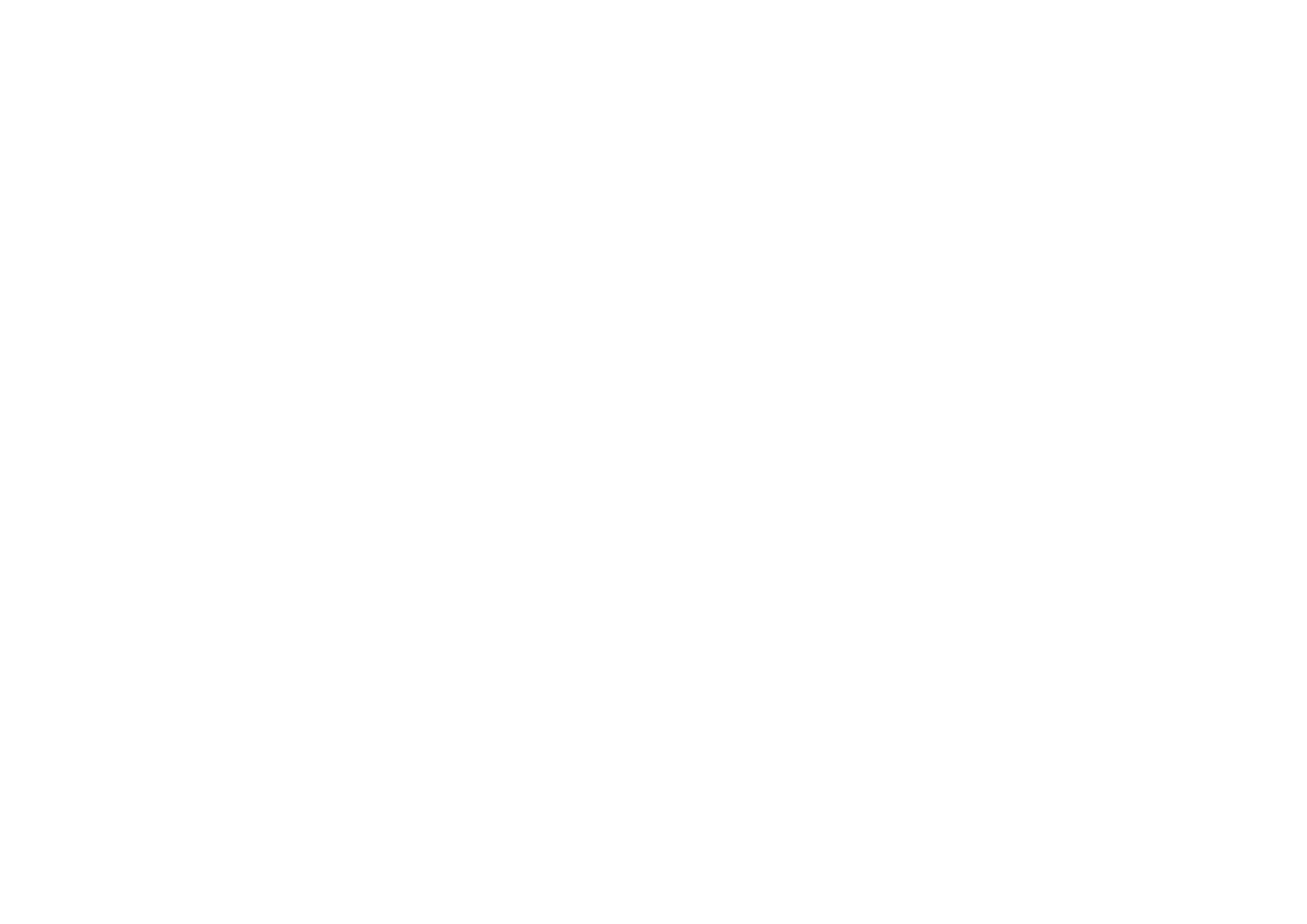| <b>Strategic</b><br>priority              | Risk (to the delivery of the priority)                                                                                                                                                                                                                                                                                                                                                                                                                                                                                                                                                                                                                                                                                                                                                                                                                                                                                                                                                                                                                                                                                              |                                                                                                                                                                                                                                                                                                                                                                                                                                                                                                                                    | <b>Controls</b><br>(How will the risk be managed or controlled?)                                                                                                                                                                                                                                                                                                                                                                                                                                                                                                                                                                                                                                                                                                                                                                                                             | <b>Assurance</b><br>controls are effective?<br><b>INT</b> - Internal assurance<br><b>INDEP - Independent assurance</b>                                           | What (and from what source) is the evidence that the risk                                                                                                     | <b>Gaps in controls</b><br>What extra controls are needed to<br>manage the risk?                                                                                                                                                                                                                                                                                                                               | <b>Gaps in assurance</b><br>What extra evidence is required that<br>the risk controls are effective?                                                                 |
|-------------------------------------------|-------------------------------------------------------------------------------------------------------------------------------------------------------------------------------------------------------------------------------------------------------------------------------------------------------------------------------------------------------------------------------------------------------------------------------------------------------------------------------------------------------------------------------------------------------------------------------------------------------------------------------------------------------------------------------------------------------------------------------------------------------------------------------------------------------------------------------------------------------------------------------------------------------------------------------------------------------------------------------------------------------------------------------------------------------------------------------------------------------------------------------------|------------------------------------------------------------------------------------------------------------------------------------------------------------------------------------------------------------------------------------------------------------------------------------------------------------------------------------------------------------------------------------------------------------------------------------------------------------------------------------------------------------------------------------|------------------------------------------------------------------------------------------------------------------------------------------------------------------------------------------------------------------------------------------------------------------------------------------------------------------------------------------------------------------------------------------------------------------------------------------------------------------------------------------------------------------------------------------------------------------------------------------------------------------------------------------------------------------------------------------------------------------------------------------------------------------------------------------------------------------------------------------------------------------------------|------------------------------------------------------------------------------------------------------------------------------------------------------------------|---------------------------------------------------------------------------------------------------------------------------------------------------------------|----------------------------------------------------------------------------------------------------------------------------------------------------------------------------------------------------------------------------------------------------------------------------------------------------------------------------------------------------------------------------------------------------------------|----------------------------------------------------------------------------------------------------------------------------------------------------------------------|
| Datix ID: xx.002                          | Failure to develop a workforce and culture<br>programme which is supported by the Manx<br>Care workforce<br>Changes since last update                                                                                                                                                                                                                                                                                                                                                                                                                                                                                                                                                                                                                                                                                                                                                                                                                                                                                                                                                                                               |                                                                                                                                                                                                                                                                                                                                                                                                                                                                                                                                    | Lead: Anne Corkill, Director of HR Business<br>Board Committee responsible for oversight: People Committee                                                                                                                                                                                                                                                                                                                                                                                                                                                                                                                                                                                                                                                                                                                                                                   | Initial rating<br>Impact x Likelihood                                                                                                                            | tbc<br>tbc<br>Current rating<br>tbc<br>Impact x Likelihood<br>tbc                                                                                             | <b>Target rating</b><br>tbc<br>Impact x Likelihood<br>tbc                                                                                                                                                                                                                                                                                                                                                      |                                                                                                                                                                      |
| working culture<br>positive<br>Creating a | <b>Risks and impact</b><br>1) Poor learning culture (Excellent) - We don't learn from our mistakes, do not<br>nnovate change and improve. We increase chance of harm or poor experience.<br>2) Not person centred (Committed, Appreciative, Respectful) - Potential to cause<br>harm or risk to a staff member because of toxic and poor workforce culture<br>3) We do not encourage diversity and miss opportunities for innovation<br>(Appreciative, Respectful) - Miss talented staff and recruitment opportunities and<br>risk losing staff<br>4) Staff are not or don't feel involved/empowered in their work and<br>decisions/changes relating to it. (Committed, Appreciative, Respectful & Excellent<br>Missed opportunity for innovation. Increased risk of doing the wrong thing.<br>Resistance to change. Recruitment and retention challenges<br>5) Leadership and effective "followship" does not develop in all parts of the<br>organization. (Committed) - People/staff do not grow and develop. Limited job<br>satisfaction leading to unhealthy feelings about work. Lack of innovation and<br>quality improvement |                                                                                                                                                                                                                                                                                                                                                                                                                                                                                                                                    | <b>WORKFORCE &amp; CULTURE FRAMEWORK</b><br>implementation of framework activities<br>ensure full range are exercised and having an impact<br>tools for learning and improvement<br>Workforce & Culture Programme plan and support from the Transformation<br>rogramme<br>COMMUNICATION PLAN<br>plan is implemented and monitored for impact<br>LEADERSHIP VISIBILITY AND CLARITY<br>Board visibility, clarity of messaging and demonstrate values<br>PERFORMANCE MONITORING ON PEOPLE KEY INDICATORS<br>Performance monitoring (Routine/against trajectory) of key areas of HR & OD<br>concern in Care Groups, issues escalated to EMC and to People Committee<br>Monitoring of policies, procedures and HR processes, e.g. service level<br>greements and standards.<br>Identifying and acting on staff feedback, e.g. pulse surveys, raising concerns,<br>airness at work | workforce indicators<br>Internal staff pulse surveys<br>Workforce & Culture Advisory Board<br>Board to site/service visits<br>Reviews by regulators/stakeholders | Performance monitoring reports to People Committee on<br>Progress reports from Transformation Programme and<br>Thematic/deep dive reviews by People Committee | Very few of the controls are currently<br>embedded due to work in progress listed<br>below:-<br>Roadmap and milestones for informatics<br>transformation<br>Roadmap and milestones for Workforce<br>and Culture Programme<br>Limited resources for communications to<br>support internal and external messaging<br>Sign off of shared service agreement with<br>OHR with clear and agreed service<br>standards | Integrated Performance Report is under<br>construction<br>DHSC is developing its role as the<br>regulator<br>Review by the Care Quality Commission<br>o be completed |
| <b>Associated Finance</b><br>Risks (ID)   | 6 - legacy pay gap<br>14 - GP contract<br>15 - contract uplifts<br>17 - Nurse bursary                                                                                                                                                                                                                                                                                                                                                                                                                                                                                                                                                                                                                                                                                                                                                                                                                                                                                                                                                                                                                                               | Actions required to address any gaps in control or assurance                                                                                                                                                                                                                                                                                                                                                                                                                                                                       |                                                                                                                                                                                                                                                                                                                                                                                                                                                                                                                                                                                                                                                                                                                                                                                                                                                                              |                                                                                                                                                                  |                                                                                                                                                               | Assurance level                                                                                                                                                                                                                                                                                                                                                                                                | Change in assurance                                                                                                                                                  |
| <b>Associated Datix</b><br>risks (ID)     | 92 - staff recruitment and retention<br>373, 384 - staffing & senior management<br>shortages<br>388 - Med Director support<br>190 & 391 - mandatory and regulatory<br>training                                                                                                                                                                                                                                                                                                                                                                                                                                                                                                                                                                                                                                                                                                                                                                                                                                                                                                                                                      | <b>Action</b><br>Roadmap and milestones for<br>informatics transformation<br>Roadmap and milestones for<br><b>Workforce and Culture</b><br>Programme<br>Limited resources for<br>communications to support<br>internal and external<br>messaging<br>Sign off of shared service<br>agreement with OHR with<br>clear and agreed service<br>standards<br><b>Integrated Performance</b><br>Report is under construction<br>DHSC is developing its role as<br>the regulator<br>Review by the Care Quality<br>Commission to be completed | <b>Status</b><br>Referred to Digital & Informatics Committee<br>Year 1 priorities under discussion with the People Committee<br>Risk being considered at People Committee, resources idenified and a business<br>case being considered<br>Referred to the Executive Team<br>Referred to the Digital & Informatics Committee<br>In development<br>TC overseeing the review in conjunction with DHSC                                                                                                                                                                                                                                                                                                                                                                                                                                                                           | <b>Progress</b>                                                                                                                                                  | Due date Owner                                                                                                                                                | <b>Substantial</b><br>Limited                                                                                                                                                                                                                                                                                                                                                                                  |                                                                                                                                                                      |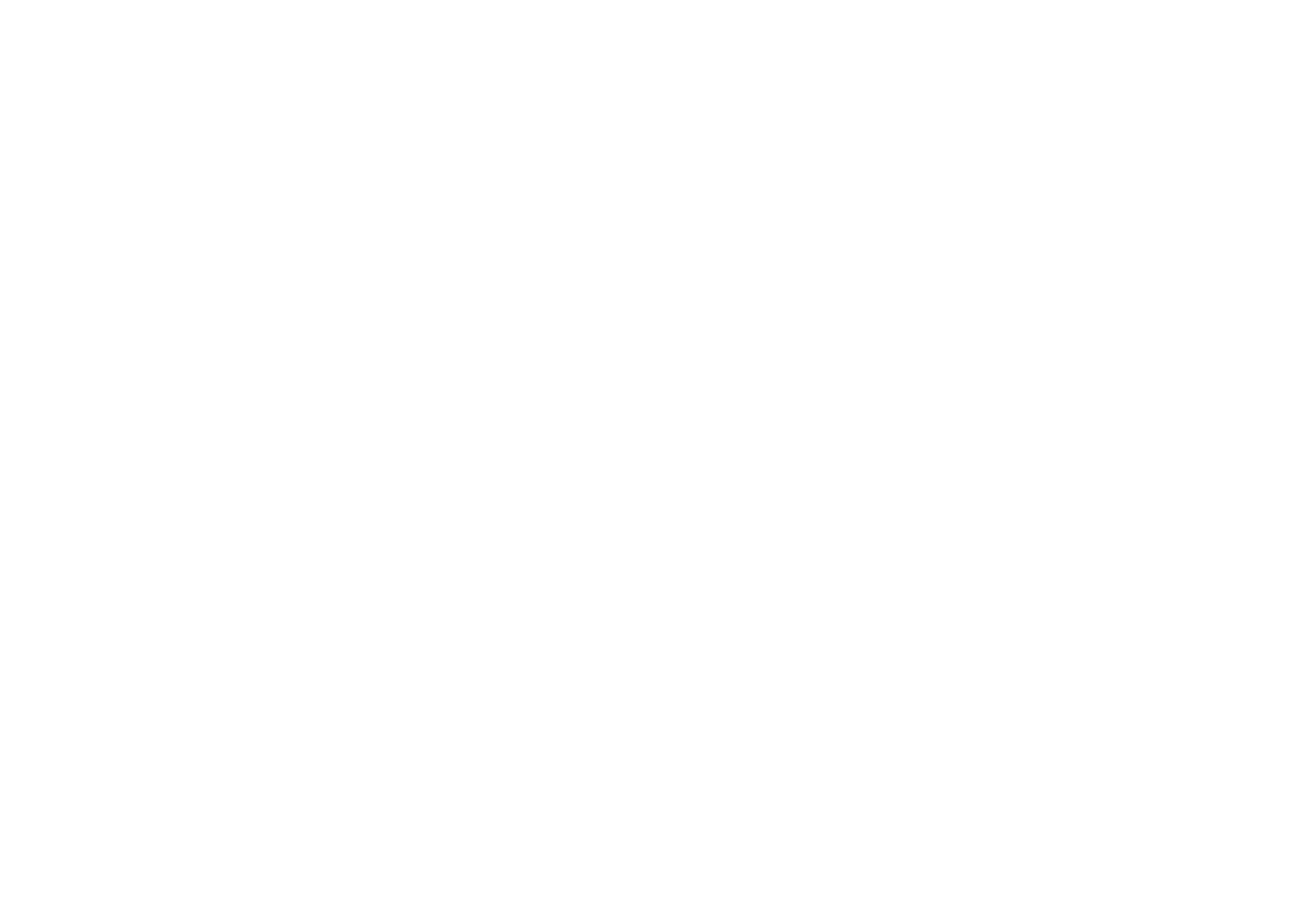| <b>Strategic</b><br>priority                                              | Risk (to the delivery of the priority)                                                                                                                                                                                       |                                                                                                                                                                                                                                                                                                                                                                                                                                  | <b>Controls</b><br>(How will the risk be managed or controlled?)                                                                                                                                                                                                   | <b>Assurance</b><br>What (and from what source) is the evidence that the risk<br>controls are effective?<br><b>INT - Internal assurance</b><br><b>NDEP - Independent assurance</b>                                              | <b>Gaps in controls</b><br>What extra controls are needed to<br>manage the risk?                                                                                   | <b>Gaps in assurance</b><br>What extra evidence is required that<br>the risk controls are effective? |
|---------------------------------------------------------------------------|------------------------------------------------------------------------------------------------------------------------------------------------------------------------------------------------------------------------------|----------------------------------------------------------------------------------------------------------------------------------------------------------------------------------------------------------------------------------------------------------------------------------------------------------------------------------------------------------------------------------------------------------------------------------|--------------------------------------------------------------------------------------------------------------------------------------------------------------------------------------------------------------------------------------------------------------------|---------------------------------------------------------------------------------------------------------------------------------------------------------------------------------------------------------------------------------|--------------------------------------------------------------------------------------------------------------------------------------------------------------------|------------------------------------------------------------------------------------------------------|
| Datix ID: Datix ID: xx                                                    | Failure to develop and maintain financial<br>control over expenditure within Manx Care                                                                                                                                       |                                                                                                                                                                                                                                                                                                                                                                                                                                  | Lead: Jackie Lawless, Finance Director<br>Board Committee responsible for oversight: FP&C Committee                                                                                                                                                                | 20<br>Initial rating<br>20<br><b>Current rating</b><br>$5 \times 4$<br>Impact x Likelihood<br>$5 \times 4$<br>Impact x Likelihood                                                                                               | Target rating<br>tbc<br>Impact x Likelihood 3 x 2                                                                                                                  |                                                                                                      |
|                                                                           | Changes since last update                                                                                                                                                                                                    | 16/11/2021                                                                                                                                                                                                                                                                                                                                                                                                                       |                                                                                                                                                                                                                                                                    |                                                                                                                                                                                                                                 |                                                                                                                                                                    |                                                                                                      |
| financial health<br>mproving                                              | RISK<br>Manx Care exceeds its Annual Budget<br>CONSEQUENCE<br>Long term viability compromised.<br>Financial constraints affect service delivery or quality.<br>Reputational damage with DHSC, Treasury and wider Manx public |                                                                                                                                                                                                                                                                                                                                                                                                                                  | Monthly Management Accounts, including forecast, reported to FP&C<br>Committee and Board<br>Renewed focus and emphasis on CIP development and implementation and<br>monitoring.<br>Business Case Review Group established to oversee approval of business cases    | INDEP Financial systems audit by internal auditors<br>INT Internal audit of CIP process<br>INT Minutes from Business Care Review Group<br><b>INT Monthly CIP Reporting</b><br>INT Financial reports to FP&C Committee and Board | Lack of full visibility on financial pressures<br>within the system due to data constraints<br>Gaps in understanding and grip over spend<br>amongst budget holders | Additional focus on financial<br>performance in Performance &<br><b>Accountability Reviews</b>       |
| Associated Finance<br>Risks (ID)<br><b>Associated Datix</b><br>risks (ID) | All risks listed<br>None                                                                                                                                                                                                     | Actions required to address any gaps in control or assurance<br><b>Action</b><br>Roadmap and milestones for<br>informatics transformation<br>Sign off of shared service<br>agreement with Treasury with<br>clear and agreed service<br>standards<br><b>Integrated Performance</b><br>Report is under construction<br>DHSC is developing its role as<br>the regulator<br>Review by the Care Quality<br>Commission to be completed | <b>Status</b><br>Referred to Digital & Informatics Committee and Year 1 priorities under<br>discussion<br>Referred to the Executive Team<br>Referred to the Digital & Informatics Committee<br>In development<br>TC overseeing the review in conjunction with DHSC | Due date Owner<br><b>Progress</b>                                                                                                                                                                                               | <b>Assurance level</b><br><b>Substantial</b><br>Limited<br><b>None</b>                                                                                             | Change in assurance                                                                                  |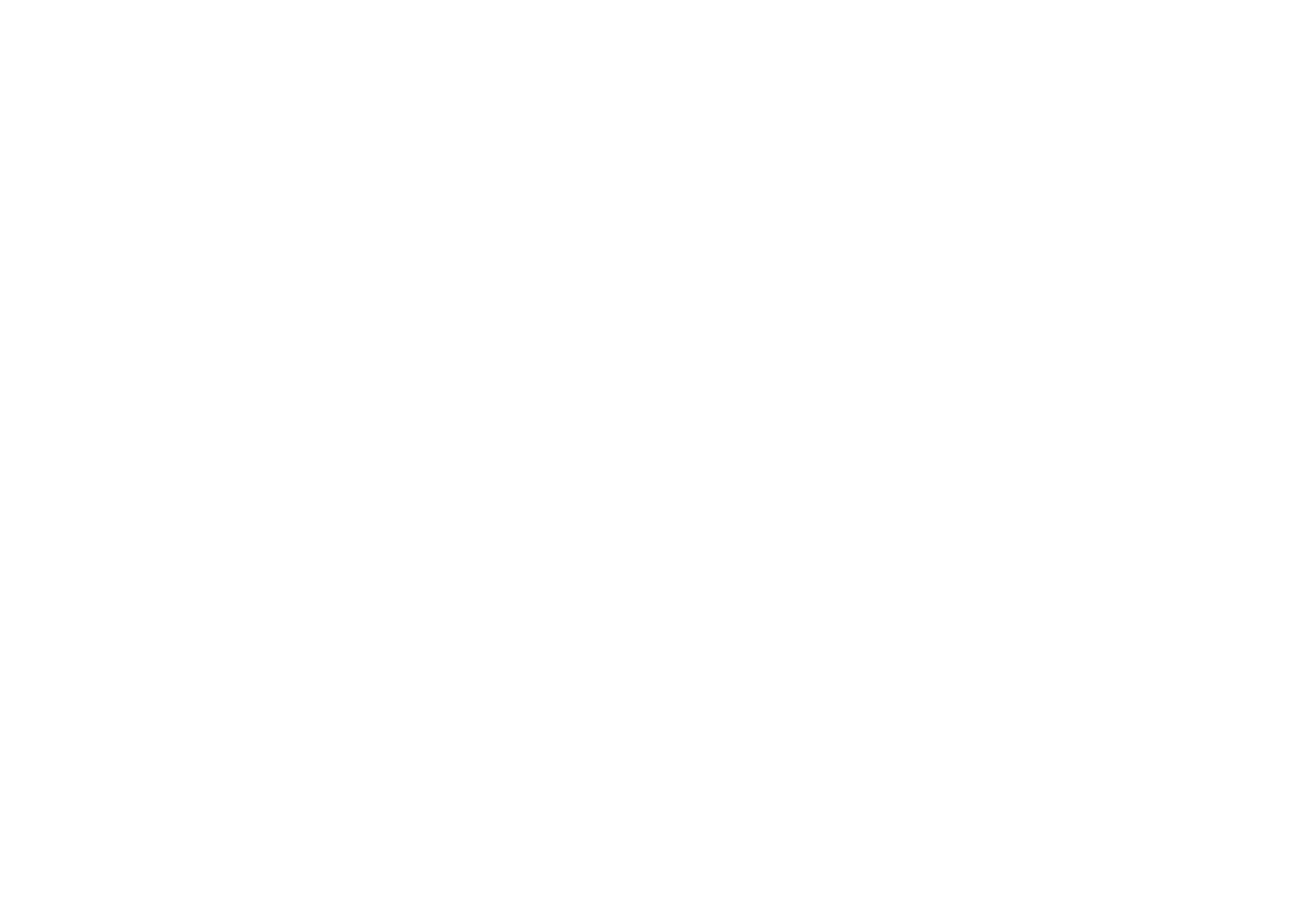| <b>Strategic</b><br>priority                                                                                      | Risk (to the delivery of the priority)                                                                                                                                                                                                                                                                                                                                                                                                                                                                                                                                                                                                                                                                    |                                                                                                                                                                                                                                                                                                                                                                             | <b>Controls</b><br>(How will the risk be managed or controlled?)                                                                                                                                                                                                                                                                                                                                                                                                                                                                                                                                                                                                                                                                                                                                                       | <b>Assurance</b><br>controls are effective?<br><b>INT - Internal assurance</b><br><b>INDEP - Independent assurance</b> |                | What (and from what source) is the evidence that the risk                                                                                                                                                                                                                                                      | <b>Gaps in controls</b><br>What extra controls are needed to<br>manage the risk?                                                                                         |                                                                                                                                                                          | <b>Gaps in assurance</b><br>What extra evidence is required that<br>the risk controls are effective?     |
|-------------------------------------------------------------------------------------------------------------------|-----------------------------------------------------------------------------------------------------------------------------------------------------------------------------------------------------------------------------------------------------------------------------------------------------------------------------------------------------------------------------------------------------------------------------------------------------------------------------------------------------------------------------------------------------------------------------------------------------------------------------------------------------------------------------------------------------------|-----------------------------------------------------------------------------------------------------------------------------------------------------------------------------------------------------------------------------------------------------------------------------------------------------------------------------------------------------------------------------|------------------------------------------------------------------------------------------------------------------------------------------------------------------------------------------------------------------------------------------------------------------------------------------------------------------------------------------------------------------------------------------------------------------------------------------------------------------------------------------------------------------------------------------------------------------------------------------------------------------------------------------------------------------------------------------------------------------------------------------------------------------------------------------------------------------------|------------------------------------------------------------------------------------------------------------------------|----------------|----------------------------------------------------------------------------------------------------------------------------------------------------------------------------------------------------------------------------------------------------------------------------------------------------------------|--------------------------------------------------------------------------------------------------------------------------------------------------------------------------|--------------------------------------------------------------------------------------------------------------------------------------------------------------------------|----------------------------------------------------------------------------------------------------------|
| Datix ID: xx.004                                                                                                  | Failure to achieve the data and digital<br>transformation milestones which support safety<br>improvements and financial controls                                                                                                                                                                                                                                                                                                                                                                                                                                                                                                                                                                          |                                                                                                                                                                                                                                                                                                                                                                             | Lead: Richard Wild for digital and informatics, John Middleton for information<br>governance<br>Board Committee responsible for oversight: D&I Committee                                                                                                                                                                                                                                                                                                                                                                                                                                                                                                                                                                                                                                                               | Initial rating<br>Impact x Likelihood                                                                                  | tbc<br>tbc     | Current rating<br>tbc<br>Impact x Likelihood<br>tbc                                                                                                                                                                                                                                                            | <b>Target rating</b><br>Impact x Likelihood                                                                                                                              | tbc<br>tbc                                                                                                                                                               |                                                                                                          |
|                                                                                                                   | Changes since last update                                                                                                                                                                                                                                                                                                                                                                                                                                                                                                                                                                                                                                                                                 | 22/11/2021                                                                                                                                                                                                                                                                                                                                                                  |                                                                                                                                                                                                                                                                                                                                                                                                                                                                                                                                                                                                                                                                                                                                                                                                                        |                                                                                                                        |                |                                                                                                                                                                                                                                                                                                                |                                                                                                                                                                          |                                                                                                                                                                          |                                                                                                          |
| proving patient safety<br>g a positive working culture<br>proving financial health<br>Impi<br>Creating a<br>Impro | Risks of not optimizing digital technologies effectively<br>Impact<br>Services do not transform efficiently<br>Patients fail to receive optimum care.<br>Safety can be compromised by failure to deliver right information at the right<br>time to the right people.<br>Resources are not utilized in the most efficient and effective manner<br>Manx Care does not keep pace with technology used by partners and the wider<br>health and social care system<br>Exposure to cyber security threats.<br>Development of Information Management & Technology Strategy has insufficien<br>engagement from the wider organisation<br>Reputational damage from ICO involvement due to data governance breaches |                                                                                                                                                                                                                                                                                                                                                                             | Oversight and scrutiny of progress by the D&I Committee<br>Delivery of IM&T Strategies as set out by DHSC and the Transformation<br>Programme<br>Working with Transformation Programme partners<br>Engagement and compliance with best practice around the digital agenda<br>Ensuring effective governance arrangements are in place for all Digital<br>Transformation programmes e.g. Electronic Patient Record<br>Project, Integrated Performance Report etc<br>Where issues and risks are identified action plans are developed to address<br>which are monitored at the appropriate group.<br>Training programmes delivered as new technologies are deployed<br>Utilisation of standard methodology for project management (PRINCE2)<br>Quarterly reports to the Information Commissioners Office on IG compliance | data quality)<br><b>INDEP External organisation penetration tests</b>                                                  |                | NON Regular reports to D&I Committee and the Board<br>INDEP - progress reports from the Transformation Programme<br>INDEP Internal Audit audits of elements of the program (e.g.<br>INDEP Completion of DSPT (data security and protection toolkit<br>INDEP Feedback from the Information Commissioners Office | Very few of the controls are currently<br>below:-<br>transformation<br>GTS with clear and agreed service<br>standards<br>Clear action plan for information<br>objectives | embedded due to work in progress listed<br>Roadmap and milestones for informatics<br>Sign off of shared service agreement with<br>governance with timely and deliverable | ntegrated Performance Report is under<br>construction<br>DHSC is developing its role as the<br>regulator |
| Associated Finance 5 - IT funding                                                                                 |                                                                                                                                                                                                                                                                                                                                                                                                                                                                                                                                                                                                                                                                                                           | Actions required to address any gaps in control or assurance                                                                                                                                                                                                                                                                                                                |                                                                                                                                                                                                                                                                                                                                                                                                                                                                                                                                                                                                                                                                                                                                                                                                                        |                                                                                                                        |                |                                                                                                                                                                                                                                                                                                                |                                                                                                                                                                          |                                                                                                                                                                          |                                                                                                          |
| Risks (ID)                                                                                                        | 8 - LIMS system                                                                                                                                                                                                                                                                                                                                                                                                                                                                                                                                                                                                                                                                                           | Action                                                                                                                                                                                                                                                                                                                                                                      | Status                                                                                                                                                                                                                                                                                                                                                                                                                                                                                                                                                                                                                                                                                                                                                                                                                 | <b>Progress</b>                                                                                                        | Due date Owner |                                                                                                                                                                                                                                                                                                                | <b>Assurance level</b>                                                                                                                                                   |                                                                                                                                                                          | Change in assurance                                                                                      |
| <b>Associated Datix</b><br>risks (ID)                                                                             | 99 - e-prescribing<br>359 - electronic risk system, datix<br>364 - information governance & security                                                                                                                                                                                                                                                                                                                                                                                                                                                                                                                                                                                                      | Roadmap and milestones for<br>informatics transformation<br>Sign off of shared service<br>agreement with GTS with clear<br>and agreed service standards<br>Clear action plan for<br>information governance with<br>timely and deliverable<br>objectives<br><b>Integrated Performance</b><br>Report is under construction<br>DHSC is developing its role as<br>the regulator | Referred to Digital & Informatics Committee with Year 1 priorities under<br>discussion<br>Referred to the Executive Team<br>Action plan being reviewed by DPO and over seen by the D&I Committee<br>Referred to the Digital & Informatics Committee<br>In development                                                                                                                                                                                                                                                                                                                                                                                                                                                                                                                                                  |                                                                                                                        |                |                                                                                                                                                                                                                                                                                                                | <b>Substantial</b><br>Limited<br><b>None</b>                                                                                                                             |                                                                                                                                                                          |                                                                                                          |
|                                                                                                                   |                                                                                                                                                                                                                                                                                                                                                                                                                                                                                                                                                                                                                                                                                                           |                                                                                                                                                                                                                                                                                                                                                                             |                                                                                                                                                                                                                                                                                                                                                                                                                                                                                                                                                                                                                                                                                                                                                                                                                        |                                                                                                                        |                |                                                                                                                                                                                                                                                                                                                |                                                                                                                                                                          |                                                                                                                                                                          |                                                                                                          |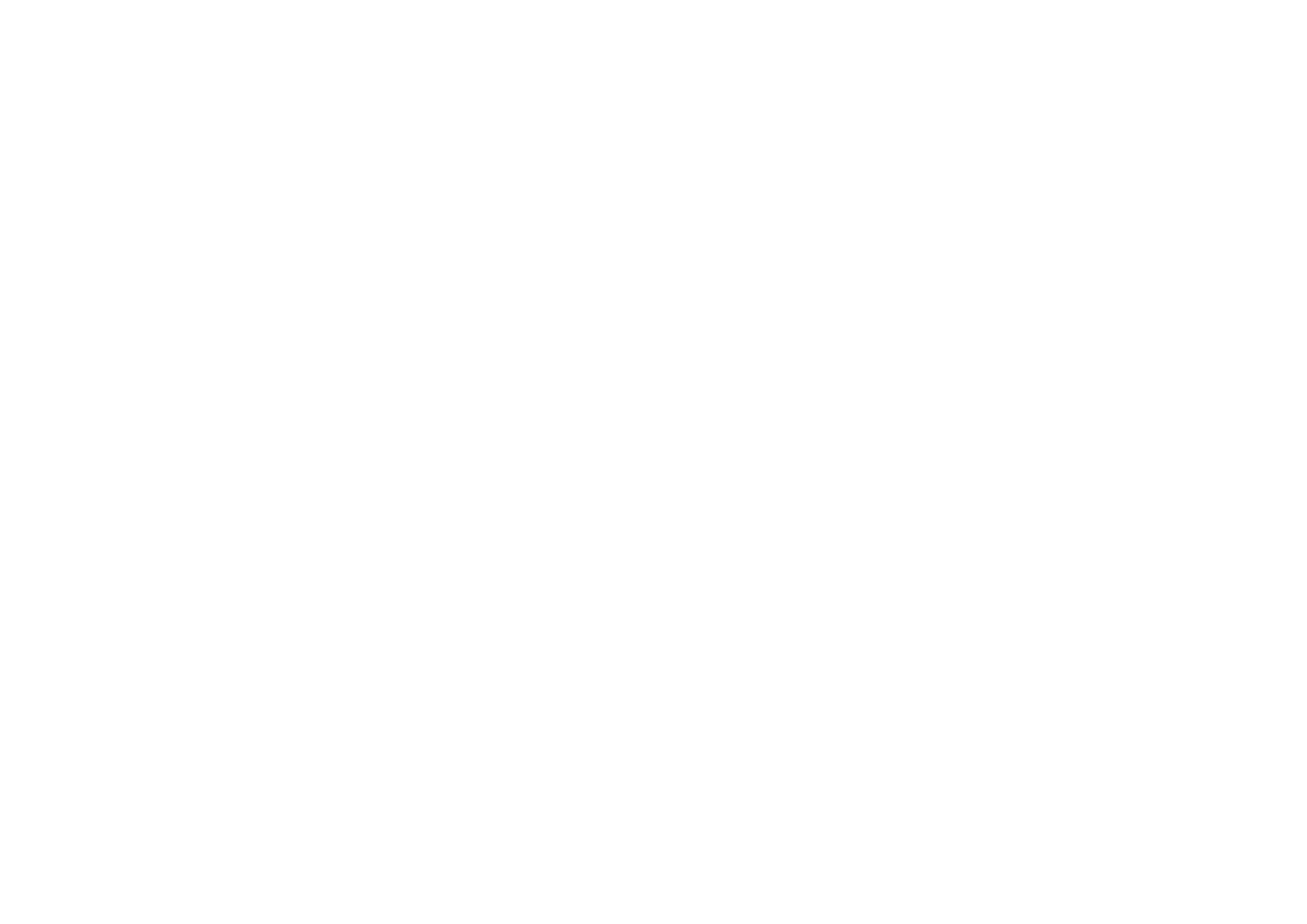| <b>Strategic</b><br>priority                                                                                                                                                                                                                                                                                                                                      | Risk (to the delivery of the priority)                                                                                                                                                                                                                                                                                                                                                                                                                                                                                                                                                                                                                                                                                                                             |                                                                                                                                                                                                                                                                                                           | <b>Controls</b><br>(How will the risk be managed or controlled?)                                                                                                                                                                                                                                                                                                                                                                                                                                                                                                                                                                                                                                                                                                                                                                                                                           | <b>Assurance</b><br>effective?<br><b>INT - Internal assurance</b><br><b>NDEP - Independent assurance</b>                                                                                                                                                                                                                                                                                  |                       | What (and from what source) is the evidence that the risk controls are | <b>Gaps in controls</b><br>What extra controls are needed to manage the<br>risk? |                                         | <b>Gaps in assurance</b><br>What extra evidence is required that<br>the risk controls are effective?                                            |  |
|-------------------------------------------------------------------------------------------------------------------------------------------------------------------------------------------------------------------------------------------------------------------------------------------------------------------------------------------------------------------|--------------------------------------------------------------------------------------------------------------------------------------------------------------------------------------------------------------------------------------------------------------------------------------------------------------------------------------------------------------------------------------------------------------------------------------------------------------------------------------------------------------------------------------------------------------------------------------------------------------------------------------------------------------------------------------------------------------------------------------------------------------------|-----------------------------------------------------------------------------------------------------------------------------------------------------------------------------------------------------------------------------------------------------------------------------------------------------------|--------------------------------------------------------------------------------------------------------------------------------------------------------------------------------------------------------------------------------------------------------------------------------------------------------------------------------------------------------------------------------------------------------------------------------------------------------------------------------------------------------------------------------------------------------------------------------------------------------------------------------------------------------------------------------------------------------------------------------------------------------------------------------------------------------------------------------------------------------------------------------------------|-------------------------------------------------------------------------------------------------------------------------------------------------------------------------------------------------------------------------------------------------------------------------------------------------------------------------------------------------------------------------------------------|-----------------------|------------------------------------------------------------------------|----------------------------------------------------------------------------------|-----------------------------------------|-------------------------------------------------------------------------------------------------------------------------------------------------|--|
| Datix ID: xx.005                                                                                                                                                                                                                                                                                                                                                  | Risk of a breakdown in stakeholder<br>relationships impacting on the collaboration<br>required to deliver safe, effective, timely and<br>Changes since last update                                                                                                                                                                                                                                                                                                                                                                                                                                                                                                                                                                                                 | 16/11/2021                                                                                                                                                                                                                                                                                                | Lead: Teresa Cope, CEO<br>Board Committee responsible for oversight: Board                                                                                                                                                                                                                                                                                                                                                                                                                                                                                                                                                                                                                                                                                                                                                                                                                 | Initial rating<br>Impact x Likelihood                                                                                                                                                                                                                                                                                                                                                     | 20<br>5x <sub>4</sub> | Current rating<br>Impact x Likelihood                                  | 10<br><b>Target rating</b><br>5x2<br>Impact x Likelihood                         | 5<br>1x5                                |                                                                                                                                                 |  |
| : safety<br>king culture<br>I health<br>proving patient safet;<br>3 a positive working c<br>roving financial healt<br>en en de la política<br>En 1865, en 1866, en 1866, en 1866, en 1866, en 1866, en 1866, en 1866, en 1866, en 1866, en 1866, en 1866, e<br>En 1866, en 1866, en 1866, en 1866, en 1866, en 1866, en 1866, en 1866, en 1866, en 1866, e<br>င်း | Risk of inter-relationships between Manx Care, the DHSC, the Transformation<br>Programme, and other IoM departments developing in such a way that prevents<br>the delivery of the Board's long term integration strategy.<br>Impacts<br>The Board is unable to continue to provide strong and robust clinical governance,<br>to deliver care at a scale that can continue to deliver efficiencies, to build<br>relationships across primary care and social care to facilitate integrated care, and<br>influence the legislative agenda to support the pace of change and<br>transformation for integrated care<br>Risks to DHSC regulatory compliance, patient safety and effectiveness of patient<br>outcomes, CIP trajectory<br>Potential for reputational risk |                                                                                                                                                                                                                                                                                                           | Weekly 1:1 meetings between Manx Care CEO and DHSC CEO<br>Quarterly meeting with Health & Care Partnerhsip Board<br>Quarterly meeting with the DHSC Mandate Assurance Meeting<br>Support for the Transformation Programme workstreams and close<br>relationships between Manx Care exec leads and TP project leads<br>Timely escalation of concerns or issues informally or via the provisions within<br>the Mandate as necessary<br>Adherence to the guidance Working with Elected Members supported by<br><b>MCALS</b> service<br>Regular bi-lateral Tripartite development sessions with Transformation<br>Programme and DHSC<br>Monthly meetings of the Health & Care Transformation Programme<br>Internal Manx Care Transformation Oversight Groups to ensure executive<br>oversight on delivery of all schemes<br>Shared Service Agreements (SSA) in place with all Government Depts | Minutes of Shared Service Agreement (SSA) Review Meeting<br>Minutes of Health & Care Transformation Board<br>Minutes of Transformation Oversight Group<br>NON Minutes from H&C Partnership Board and Mandate Assurance<br>neetings<br>NON Progress reports from Transformation programme<br>NON Board informal meetings with key stakeholders<br>INDEP Reviews by regulators/stakeholders |                       |                                                                        |                                                                                  | various departments with agreed service | Sign off of Shared Service Agreements (SSA) across DHSC is developing its role as the<br>Regulator<br>MHK's adjusting to new arm length<br>body |  |
| <b>Associated Finance</b><br>Risks (ID)<br><b>Associated Datix</b><br>risks (ID)                                                                                                                                                                                                                                                                                  | none<br>none                                                                                                                                                                                                                                                                                                                                                                                                                                                                                                                                                                                                                                                                                                                                                       | Actions required to address any gaps in control or assurance<br><b>Action</b><br><b>Sign off of Shared Service</b><br>Agreement across various<br>departments with clear and<br>agreed service standards<br>DHSC is developing its role as<br>the Regulator<br>MHK's adjusting to new arms<br>length body | <b>Status</b><br>Referred to the Executive Team<br>Communication and Dept of Infrastructure SSA outstanding<br>Manx Care CEO progressing with relevant Dept CEOs<br>In development<br>Chair, NEDs and CEO developing relationships to supoprt MHKs                                                                                                                                                                                                                                                                                                                                                                                                                                                                                                                                                                                                                                         | <b>Progress</b>                                                                                                                                                                                                                                                                                                                                                                           | Due date<br>31/12/21  | Owner<br>TAC                                                           | Assurance level<br>Substantial<br>Limited<br><b>None</b>                         |                                         | Change in assurance                                                                                                                             |  |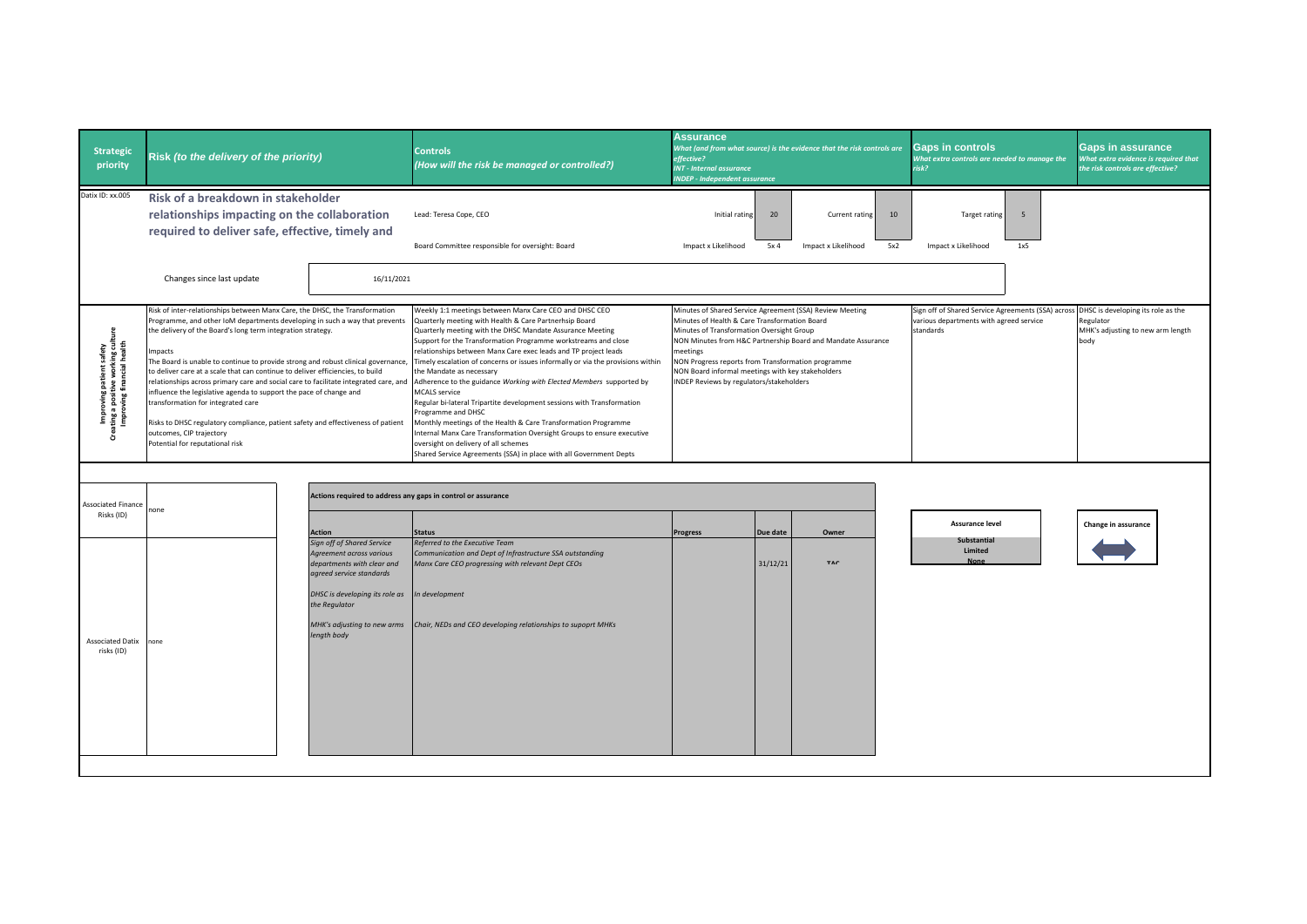| <b>Strategic</b><br>priority                                                                   | Risk (to the delivery of the priority)                                                                                                                                                                                                                                                                                                                                                                                                                                                                                                                                                                                                                                                                                                                                                                                                                                                                                                                                                                                                                                                                                                                                                                                                                                 |                                                                                                                                                                                                   | <b>Controls</b><br>(How will the risk be managed or controlled?)                                                                                                                                                                                                                                                                                                                                                                                                                                                                                                                                                                                                                                                                                                                                                                                                                                                                                                                                                                                                                                                                                                                       | <b>Assurance</b><br>effective?<br><b>INT - Internal assurance</b><br><b>INDEP - Independent assurance</b>                                                                                                                                                                                                                                                                                                                                                                                                                                              |            | What (and from what source) is the evidence that the risk controls are |            | <b>Gaps in controls</b><br>What extra controls are needed to manage the<br>risk?                     |            | <b>Gaps in assurance</b><br>What extra evidence is required that<br>the risk controls are effective? |
|------------------------------------------------------------------------------------------------|------------------------------------------------------------------------------------------------------------------------------------------------------------------------------------------------------------------------------------------------------------------------------------------------------------------------------------------------------------------------------------------------------------------------------------------------------------------------------------------------------------------------------------------------------------------------------------------------------------------------------------------------------------------------------------------------------------------------------------------------------------------------------------------------------------------------------------------------------------------------------------------------------------------------------------------------------------------------------------------------------------------------------------------------------------------------------------------------------------------------------------------------------------------------------------------------------------------------------------------------------------------------|---------------------------------------------------------------------------------------------------------------------------------------------------------------------------------------------------|----------------------------------------------------------------------------------------------------------------------------------------------------------------------------------------------------------------------------------------------------------------------------------------------------------------------------------------------------------------------------------------------------------------------------------------------------------------------------------------------------------------------------------------------------------------------------------------------------------------------------------------------------------------------------------------------------------------------------------------------------------------------------------------------------------------------------------------------------------------------------------------------------------------------------------------------------------------------------------------------------------------------------------------------------------------------------------------------------------------------------------------------------------------------------------------|--------------------------------------------------------------------------------------------------------------------------------------------------------------------------------------------------------------------------------------------------------------------------------------------------------------------------------------------------------------------------------------------------------------------------------------------------------------------------------------------------------------------------------------------------------|------------|------------------------------------------------------------------------|------------|------------------------------------------------------------------------------------------------------|------------|------------------------------------------------------------------------------------------------------|
| Datix ID: xx.006                                                                               | Failure to develop the estate infrastructure to<br>support the integrated care strategy and<br>improve standards of care for patients and<br>Changes since last update                                                                                                                                                                                                                                                                                                                                                                                                                                                                                                                                                                                                                                                                                                                                                                                                                                                                                                                                                                                                                                                                                                 |                                                                                                                                                                                                   | Lead: Barbara Scott, Director of Infrastructure<br>Board Committee responsible for oversight: FP&C Committee                                                                                                                                                                                                                                                                                                                                                                                                                                                                                                                                                                                                                                                                                                                                                                                                                                                                                                                                                                                                                                                                           | Initial rating<br>Impact x Likelihood                                                                                                                                                                                                                                                                                                                                                                                                                                                                                                                  | tbc<br>tbc | <b>Current rating</b><br>Impact x Likelihood                           | tbc<br>tbc | <b>Target rating</b><br>Impact x Likelihood                                                          | tbc<br>tbc |                                                                                                      |
| Improving patient safety<br>aating a positive working cultu<br>Improving financial health<br>ğ | Risk to financial and operational performance due to the environmental impact of<br>the estate on service delivery.<br>Agreed maintenance - there are a wide range of standards which cover all of our<br>properties and range from hot water temperature monitoring in every property,<br>to specialist ventilation systems covering theatres.<br>Capital Programme - essentially the majority of all Capital work sits within a joint<br>remit of Director of Infrastucture and DOI Projects. The capital funding sits within<br>Treasury and is drawn down throughout the time of the project.<br>Minor capital projects - DOI Estates bid for and hold the budget for all minor<br>capital projects. General agreement with DOI for the priorities for the future,<br>however, this is a risk that the DOI changes priority and they hold the decision<br>making by holding all of the budget.<br>Impact<br>Additional costs of maintaining the estate and infrastructure<br>Poor natient and service user outcoomes<br>Inability to achieve environmental sustainability goals e.g. carbon footprint<br>Risks to DHSC regulatory compliance (Mandate), patient safety and effectiveness<br>of patient outcomes, CIP trajectory<br>Potential for reputational risk |                                                                                                                                                                                                   | Director of Infrastructure to monitor any delays in the maintenance delivery and<br>agree how improvments will be made in adherence to timeframes etc. Any<br>deviations/fluctuations are notified to Treasury to ensure any changes to<br>projected budget use are identified at an early stage.<br>Non-Clinical Quality Group established to oversee performance standards.<br>Report and oversight to FP&C Committee.<br>Director of Infrastructure establishing the forthcoming years projects.<br>Estates to accept the projects the Director of Infrastructure deems a priority.<br>Fortnightly meetings with DOI Estates to discuss progress on projects and any<br>actions needed to deliver the project on time and budget.<br>Monthly meetings with the DOI Estates Senior Management team to ensure<br>compliance with monitoring standards.<br>Director of Infrastructure Chair the monthly Capital Programme Review which is<br>attended by several members of Manx care and also the Senior Team from DOI<br>Projects.<br>All issued are reviewed and dealt with by the Non Clinical Quality Group<br>including all Fire Risk assessments across the whole of Manx Care. | Colleagues within DOI Estates will assist to identify any issues causing<br>concern.<br>Working in partnership with DOI to deliver the capital projects with a<br>value over £250,000. Each project has a clear delivery plan which is<br>managed closely between ManxCare and DOI.<br>Quarterly reports received from Capital Programme Review Meetings<br>which includes the monitoring of all project compliance in timeliness and<br>funding, identifying any deviations to Treasury to ensure expenditure is<br>made as planned in the Pink Book. |            |                                                                        |            | Sign off of shared service agreements across<br>various departments with agreed service<br>standards |            |                                                                                                      |
| <b>Associated Finance</b><br>Risks (ID)<br><b>Associated Datix</b><br>risks (ID)               | tbo<br>thr                                                                                                                                                                                                                                                                                                                                                                                                                                                                                                                                                                                                                                                                                                                                                                                                                                                                                                                                                                                                                                                                                                                                                                                                                                                             | Actions required to address any gaps in control or assurance<br><b>Action</b><br>Sign off of shared service<br>agreement across various<br>departments with clear and<br>agreed service standards | <b>Status</b><br>Referred to the Executive Team<br>In development<br>Chair, NEDs and CEO developing relationships to supoprt MHK's                                                                                                                                                                                                                                                                                                                                                                                                                                                                                                                                                                                                                                                                                                                                                                                                                                                                                                                                                                                                                                                     | Progress                                                                                                                                                                                                                                                                                                                                                                                                                                                                                                                                               | Due date   | Owne                                                                   |            | <b>Assurance level</b><br>Sunstantial<br>Limited<br><b>None</b>                                      |            | Change in assurance                                                                                  |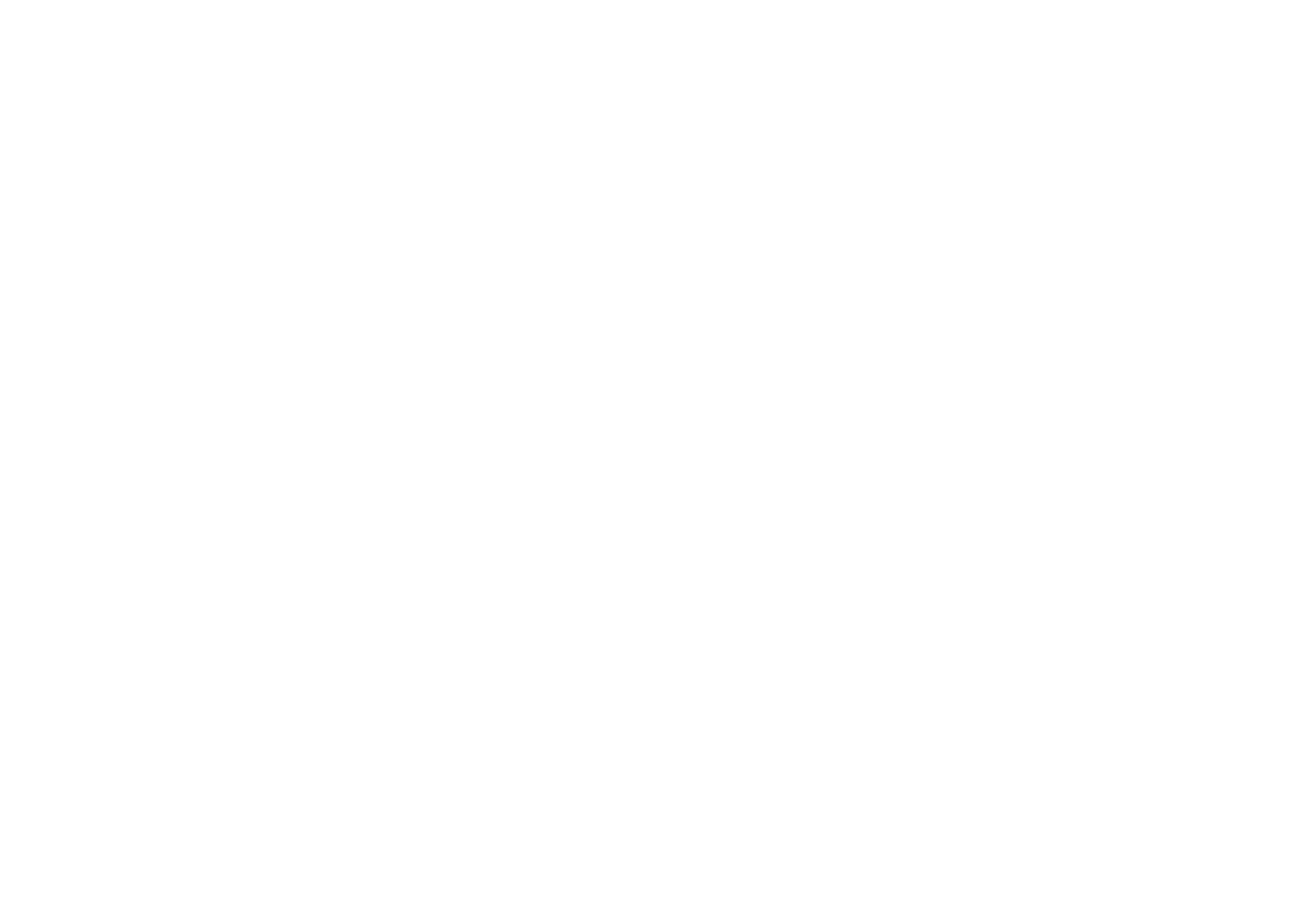| <b>Strategic</b><br>priority                                                                                           | Risk (to the delivery of the priority)                                                                                                                                                                                                                                                                                                                                                                                                                                                                                                         |  |                                                                        | <b>Controls</b><br>(How will the risk be managed or controlled?)                                                                                                                                                                                                                                                                                                                                                                                    | <b>Assurance</b><br>What (and from what source) is the evidence that the risk controls are<br>effective?<br><b>INT - Internal assurance</b><br><b>INDEP - Independent assurance</b> |                |                                                                                                                                                                                                                                                                                                                                                                                                                                                                                                                                                                                                      | <b>Gaps in controls</b><br>What extra controls are needed to manage the<br>risk? |                                             | <b>Gaps in assurance</b><br>What extra evidence is required that<br>the risk controls are effective? |                     |
|------------------------------------------------------------------------------------------------------------------------|------------------------------------------------------------------------------------------------------------------------------------------------------------------------------------------------------------------------------------------------------------------------------------------------------------------------------------------------------------------------------------------------------------------------------------------------------------------------------------------------------------------------------------------------|--|------------------------------------------------------------------------|-----------------------------------------------------------------------------------------------------------------------------------------------------------------------------------------------------------------------------------------------------------------------------------------------------------------------------------------------------------------------------------------------------------------------------------------------------|-------------------------------------------------------------------------------------------------------------------------------------------------------------------------------------|----------------|------------------------------------------------------------------------------------------------------------------------------------------------------------------------------------------------------------------------------------------------------------------------------------------------------------------------------------------------------------------------------------------------------------------------------------------------------------------------------------------------------------------------------------------------------------------------------------------------------|----------------------------------------------------------------------------------|---------------------------------------------|------------------------------------------------------------------------------------------------------|---------------------|
| Datix ID: N/A, risk<br>ref CF10                                                                                        | Failure to protect young vulnerable people<br>from the risk of criminal and sexual exploitation                                                                                                                                                                                                                                                                                                                                                                                                                                                |  |                                                                        | Lead: Sally Shaw<br>Board Committee responsible for oversight: QSE Committee                                                                                                                                                                                                                                                                                                                                                                        | Initial rating<br>Impact x Likelihood                                                                                                                                               |                | Current rating<br>Impact x Likelihood                                                                                                                                                                                                                                                                                                                                                                                                                                                                                                                                                                |                                                                                  | <b>Target rating</b><br>Impact x Likelihood |                                                                                                      |                     |
|                                                                                                                        | Changes since last update                                                                                                                                                                                                                                                                                                                                                                                                                                                                                                                      |  | Initial Review 12/11/2021                                              |                                                                                                                                                                                                                                                                                                                                                                                                                                                     |                                                                                                                                                                                     |                |                                                                                                                                                                                                                                                                                                                                                                                                                                                                                                                                                                                                      |                                                                                  |                                             |                                                                                                      |                     |
| criminal and sexual<br>protect young vulnerable children from the risk of<br>exploitation<br>g.<br>ailure <sup>1</sup> | An increase in criminal exploitation was identified as a result of border closures. To<br>date a number of young people have been identified as medium to high risk of<br>exploitation. To date drugs seized amongst young people is in excess of £190,000<br>and it was anticipated that the risk to these young people will increase as the<br>borders opened and associated UK gangs sought recompense. There are multi<br>agency vulnerabilities in lack of joint safeguarding procedures, resources,<br>expertise and legislative powers. |  |                                                                        | A multi agency response is in place using the Complex Abuse procedures (in the<br>absence of multi agency procedures for exploitation). Regular meetings take place<br>operationally and strategically to map young people/potential perpetrators. Teams<br>have bi-weekly meetings to discuss all medium and high risk LAC. Also utilising<br>existing resource from Supporting Families Team to support interventions with<br>these young people. |                                                                                                                                                                                     |                | Regular multi agency meetings are taking place to review key young<br>people, resources and risk. The Police have established a border strategy<br>and criminal exploitation formed part of this. Op Strongbox resulted in 46<br>arrests. Young people remain vulnerable, the associated risk needs to<br>remain sighted at all levels. The Safeguarding Board have been<br>instrumental in the development of Vulnerable Adults & Young People<br>process/flowchart, which will be vital in enabling agencies to identify<br>support and provide intervention for our most vulnerable young people. |                                                                                  |                                             |                                                                                                      |                     |
| <b>Associated Finance</b><br>Risks (ID)                                                                                |                                                                                                                                                                                                                                                                                                                                                                                                                                                                                                                                                |  | Actions required to address any gaps in control or assurance<br>Action | <b>Status</b>                                                                                                                                                                                                                                                                                                                                                                                                                                       | Progress                                                                                                                                                                            | Due date Owner |                                                                                                                                                                                                                                                                                                                                                                                                                                                                                                                                                                                                      |                                                                                  | <b>Assurance level</b>                      |                                                                                                      | Change in assurance |
| <b>Associated Datix</b><br>risks (ID)                                                                                  |                                                                                                                                                                                                                                                                                                                                                                                                                                                                                                                                                |  |                                                                        |                                                                                                                                                                                                                                                                                                                                                                                                                                                     |                                                                                                                                                                                     |                |                                                                                                                                                                                                                                                                                                                                                                                                                                                                                                                                                                                                      |                                                                                  | Substantial<br>Limited<br>None              |                                                                                                      |                     |
|                                                                                                                        |                                                                                                                                                                                                                                                                                                                                                                                                                                                                                                                                                |  |                                                                        |                                                                                                                                                                                                                                                                                                                                                                                                                                                     |                                                                                                                                                                                     |                |                                                                                                                                                                                                                                                                                                                                                                                                                                                                                                                                                                                                      |                                                                                  |                                             |                                                                                                      |                     |